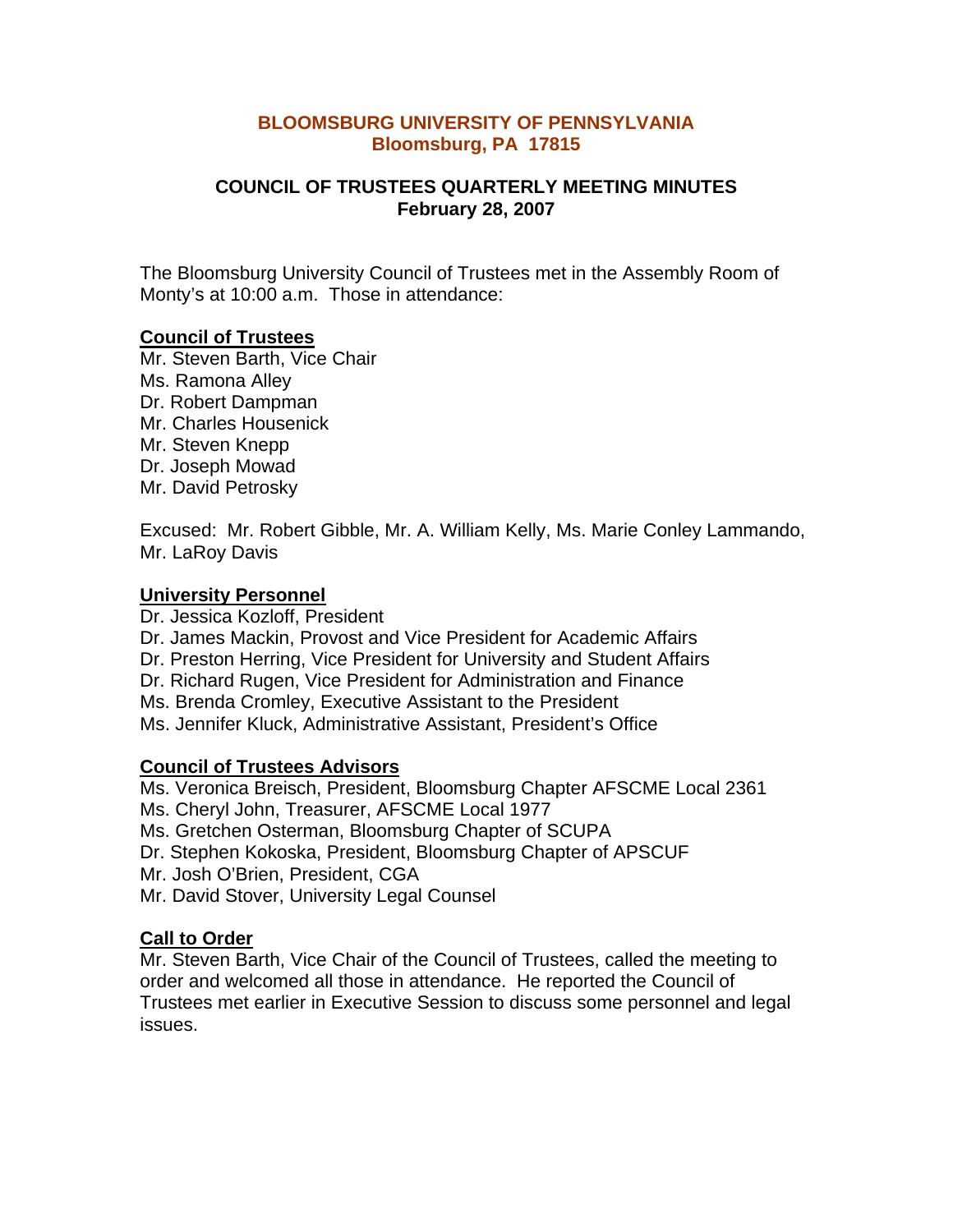Trustee Barth then introduced special guests in attendance:

- Ms. Veronica Breisch, President, Bloomsburg Chapter AFSCME, Local 2361
- Ms. Cheryl John, Treasurer, AFSCME Local 1977
- Ms. Gretchen Osterman, Bloomsburg Chapter of SCUPA not present
- Dr. Stephen Kokoska, President, Bloomsburg Chapter of APSCUF
- Mr. Josh O'Brien, President, Community Government Association not present

Trustee Knepp introduced Chris Bevan as President Elect of CGA.

## **Pledge of Allegiance**

In accord with House Resolution Number 32, Trustee Barth requested that everyone stand for the Pledge of Allegiance to the American Flag.

## **Public Comments**

None

# **NEW BUSINESS**

## **Minutes of the Council of Trustees**

A motion was made by Trustee Petrosky, seconded by Trustee Dampman, and unanimously carried that the November 28, 2006 minutes be approved.

Trustee Barth called upon Trustee Alley to present the items relating to Manager and Non-Instructional Emeritus.

# **Manager Emeritus**

Trustee Alley made a motion to approve Manager Emeritus Status for James F. Michael. Seconded by Trustee Mowad. Unanimous Approval.

## **Non-Instructional Emeritus**

Trustee Alley made a motion to approve Non-Instructional Emeritus Status for Terry Lemon. Seconded by Trustee Housenick. Unanimous Approval.

## **Resolution for Steven Knepp**

Trustee Alley also made a motion to approve the following resolution:

**WHEREAS**, Steven J. Knepp served as a student member of the Bloomsburg University Council of Trustees for the 2006-2007 academic year, and

**WHEREAS**, he has served responsibly and with integrity on various committees representing Bloomsburg University, and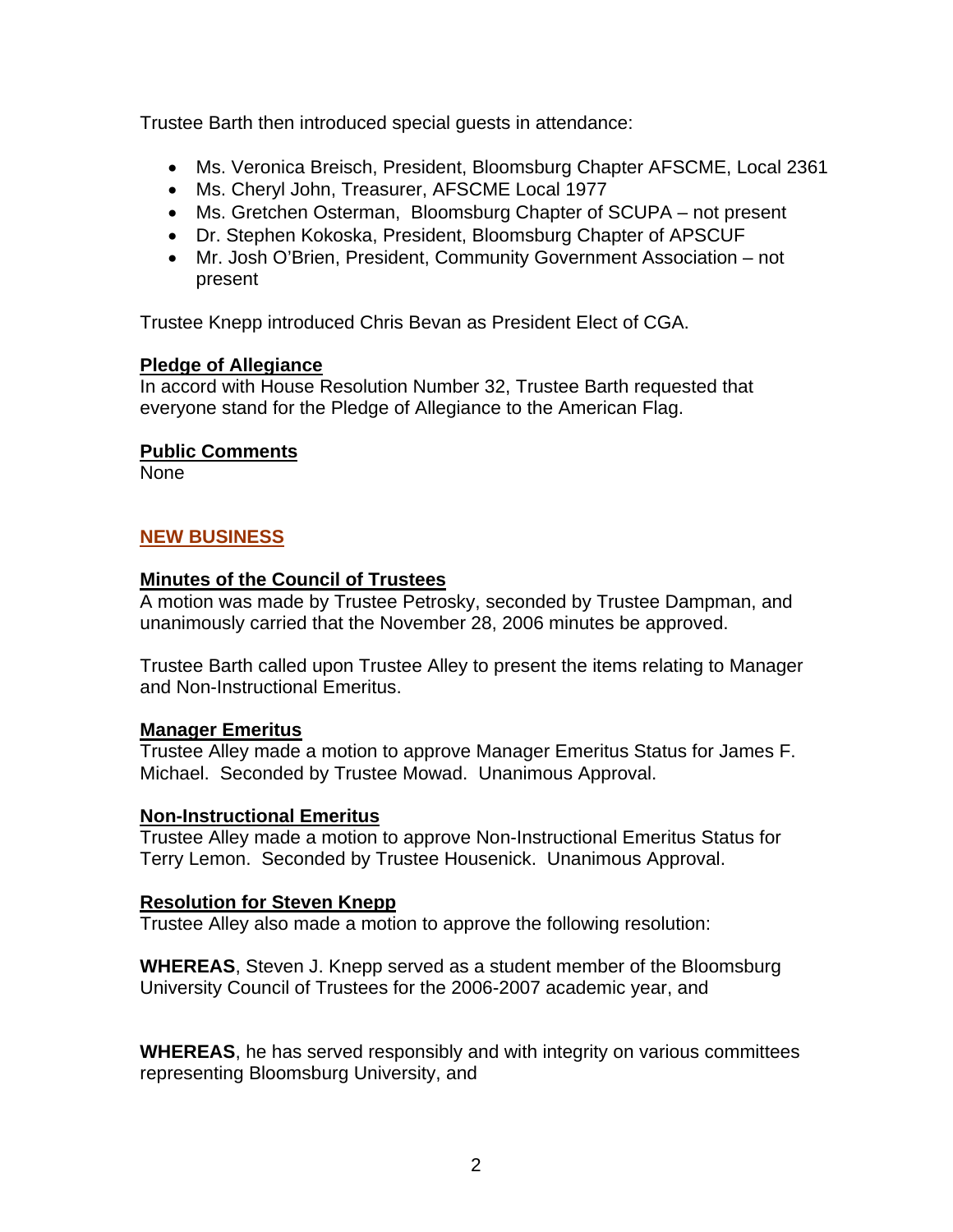**WHEREAS**, more importantly, he has been a positive role model for all other students,

**NOW, THEREFORE, BE IT RESOLVED**, that the Council of Trustees of Bloomsburg University expresses its gratitude and appreciation for his dedicated service to Bloomsburg University.

Motion seconded by Trustee Housenick. Unanimous approval.

Dr. Kozloff personally thanked Steve for his service.

#### **President's Report**

Trustee Barth called upon President Kozloff to discuss the President's Report and other informational items.

President Kozloff introduced the new Dean of the College of Professional Studies, Dr. Dianne Mark and reviewed her President's Report with the Trustees. A copy of the report will be appended to the minutes.

## **ACADEMIC AFFAIRS**

Trustee Barth called upon Trustee Dampman to lead discussion on the Academic Affairs section of the agenda.

Trustee Dampman called upon Dr. James Mackin, Provost and Vice President for Academic Affairs, who introduced Dr. David Martin, Dean of the College of Business to discuss the information item: Notebook (Laptop) Initiative.

The Notebook University Pilot Project Steering Committee developed a plan to implement a pilot notebook university project. A voluntary program will begin in the fall semester of 2007. It will utilize freshmen from accounting majors in the College of Business. Classes will be held in buildings where wireless connection is available. In the event that students experience an equipment problem during class, 2-4 laptops will be available. Laptops will also be made available for faculty members for use, if desired. The Pilot will be evaluated to determine whether movement to a mandatory laptop college is advisable.

## **UNIVERSITY & STUDENT AFFAIRS**

Trustee Barth recognized Trustee Alley to discuss the University and Student Affairs section of the agenda.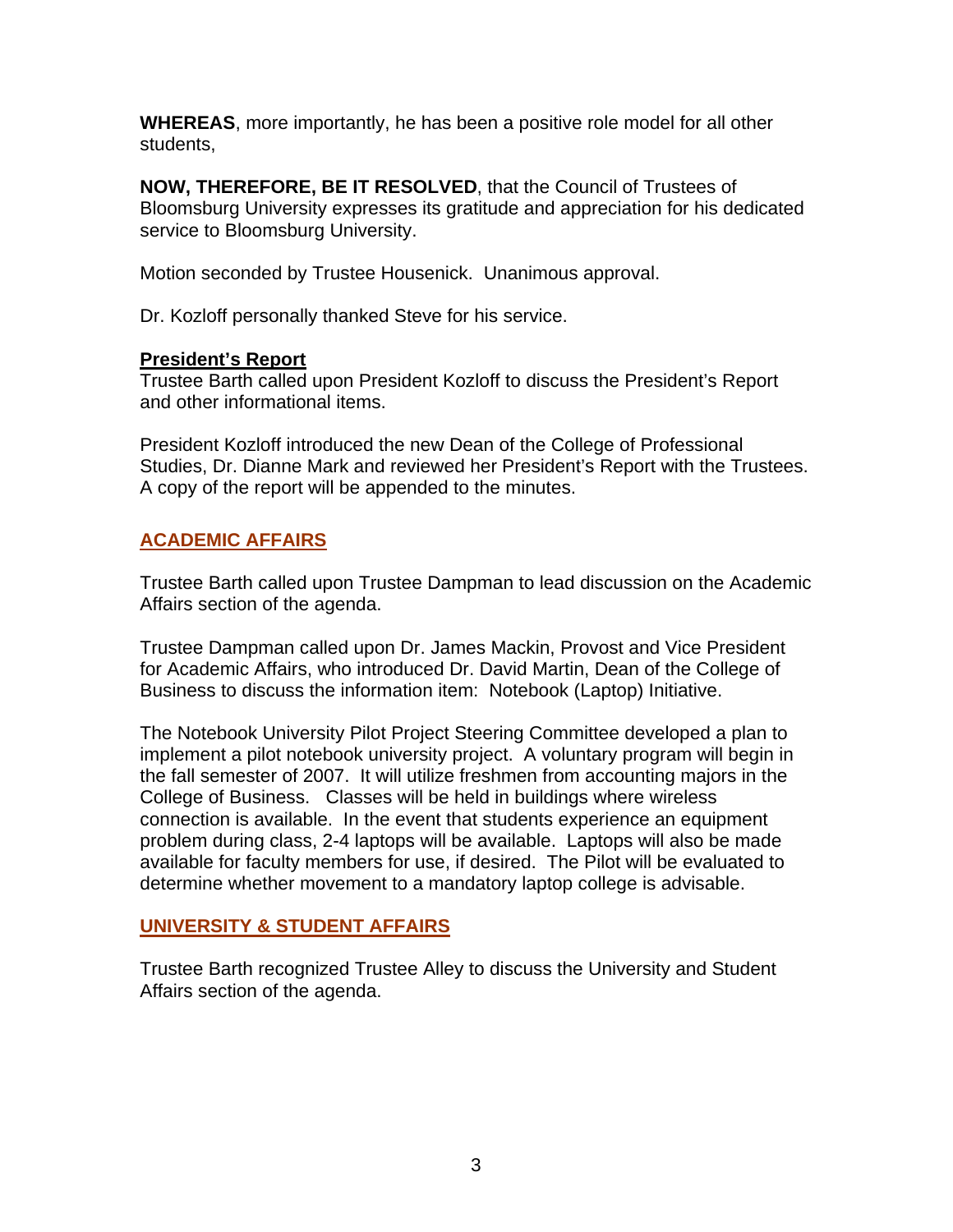# **Room and Board Fees**

Trustee Alley introduced Vice President Herring to lead discussion on Room and Board Fees.

Dr. Herring reviewed background information with the Trustees including future priorities for campus housing and long-range philosophy to enhance facilities.

Three options were presented to the Trustees for their consideration:

- Option 1: Fixed/operational costs + Life cycle/Interior renovations **(5.9% increase)**
- Option 2: Fixed/operational costs + Life cycle/Interior and Exterior renovations **(6.9% increase)**
- Option 3: Fixed/operational costs + Life cycle/Interior and Exterior renovations + Occupancy reduction **(7.6% increase)**

Trustee Alley made a motion to accept Option 2 with a 6.9% increase for room and board fees. Dr. Mowad seconded the motion. Discussion ensued. Majority accepted; Trustee Housenick opposed. Motion carried.

## **BU Foundation and Development Update**

Maryann Lindberg, Executive Director of the BU Foundation presented updated information to the trustees on behalf of the BU Foundation and the Development office.

# **GENERAL ADMINISTRATION**

Trustee Barth recognized Trustee Housenick to lead discussion of the General Administration section of the agenda.

Trustee Housenick recognized Vice President Richard Rugen to discuss the items under General Administration.

# **Approval of Purchasing Activity**

Trustee Housenick made a motion, seconded by Trustee Petrosky and unanimously carried, to approve purchasing activity under Act 188 in excess of \$10,000 for October 26, 2006 to January 24, 2007.

## **Delinquent Student Accounts**

Trustee Housenick made a motion to write off delinquent student accounts as presented by Vice President Richard Rugen, seconded by Trustee Petrosky. Unanimous approval.

## **Proposed Fee Schedule 2007-2008**

Vice President Rugen reviewed the information presented to the Trustees. Trustee Housenick made a motion to accept the fee schedule for 2007-2008, seconded by Trustee Dampman. Unanimous approval.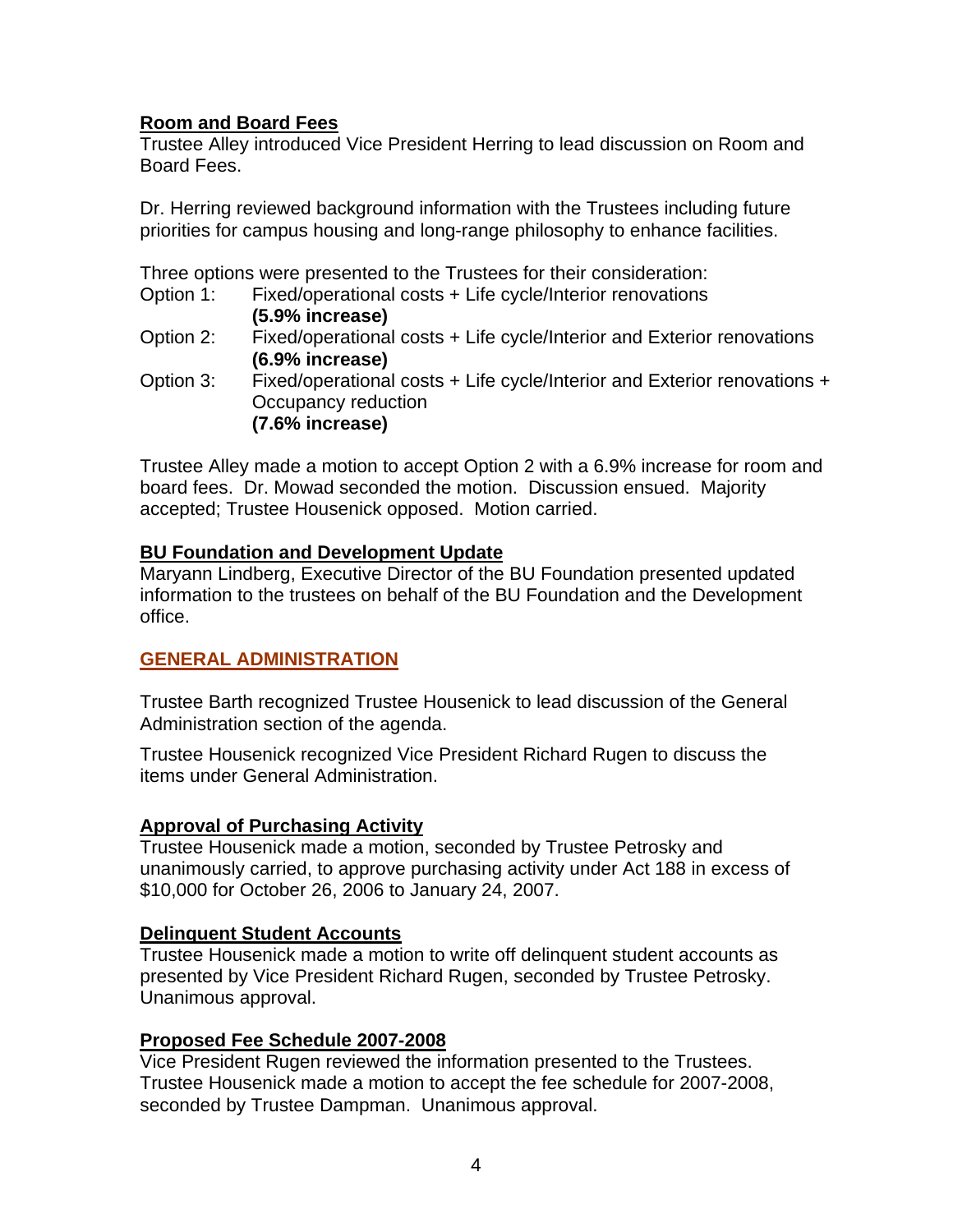## **Capital Project Request**

Eric Milner, Assistant Vice President for Administration, reviewed the capital project requests and recommended prioritization for funding/authorization for 2007-2008 to 2011-2012.

Trustee Housenick made a motion to approve the capital project requests, seconded by Trustee Dampman. Unanimous approval.

## **OTHER BUSINESS**

#### **Presidential Search**

Trustee Barth asked Dr. Mowad to make comments regarding the Presidential Search.

The committee has engaged John Thornburgh of Witt/Kieffer as our consultant. The first meeting was held to organize the committee in accordance with the Board of Governors regulations.

An open forum will be conducted on March 20 where the consultant will meet with constituents. Dr. Mowad encouraged everyone to attend.

Every applicant will be screened by the committee and be narrowed down to 12-15 applicants. In late summer or early September, the committee will meet at a major airport (Philadelphia) to interview those candidates over a weekend. The committee will then narrow down the candidate pool to 5 or 6. Those candidates will be brought onto campus for further interviews.

The committee will submit the names of 3 unranked candidates to the Chancellor. The Chancellor will bring her recommendation to the Board of Governors, preferably by their November meeting. The final decision will by made by the Chancellor's office and the Board of Governors.

#### **Adjournment**

With no other items to be presented to the Council, Trustee Barth adjourned the meeting at 11:15 a.m.

\_\_\_\_\_\_\_\_\_\_\_\_\_\_\_\_\_\_\_\_\_\_\_\_ \_\_\_\_\_\_\_\_\_\_\_\_\_\_\_\_\_\_\_\_\_\_\_\_\_\_\_ Marie Conley Lammando **Jennifer D. Kluck** Secretary **Administrative Assistant**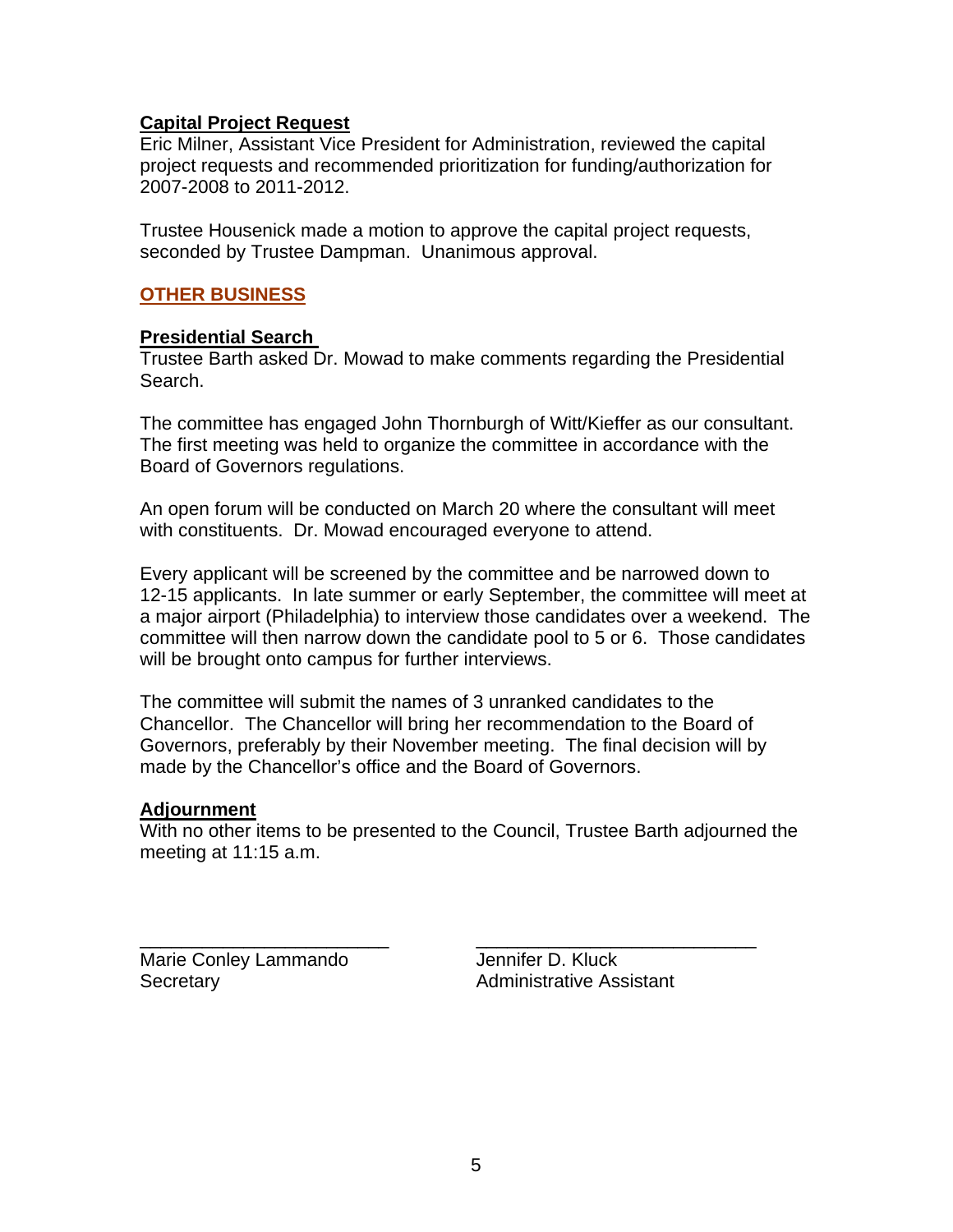# BLOOMSBURG UNIVERSITY OF PENNSYLVANIA Bloomsburg, PA 17815

# **PRESIDENT'S REPORT TO THE BLOOOMSBURG UNIVERSITY COUNCIL OF TRUSTEES**

# **February 28, 2007**

Since the Council of Trustees last met, we had a successful graduate and undergraduate commencement in December. Today I want to highlight a number of academic, financial and student/faculty-related items, achievements and recognitions for Bloomsburg University.

## **Academic Related:**

- I want to welcome Dr. Dianne Mark, our new Dean of the College of Professional Studies. Dr. Mark officially starts next Monday, March 5<sup>th</sup> however she is here settling in to her house and office. Previously Dr. Mark served as Associate Dean at Central Michigan University in Mt. Pleasant, Michigan.
- The College of Business has initiated the use of "Careerbeam," a state-ofthe-art online tool that provides career assessments, resume and cover letter development tools, job search strategies, and employment research databases. It will be used in selected classes and will be available to all students and alumni.
- The Education of the Deaf/HH Program in collaboration with the Institute for Interactive Technologies offered its first online courses in the Fall and Spring semesters 2006-2007 as part of a \$45,000 grant from the Pennsylvania Department of Education.
- 73 student-athletes were named as Scholar-Athletes at the University at a recent luncheon held on campus. Student-athletes who attain a grade point average of 3.25 or higher during the past two semesters, or have a minimum cumulative grade point average of 3.25, quality for this recognition. In addition, 21 freshmen or transfer student-athletes have posted a 3.25 grade average or higher in their first semester at BU and thus show promise to become future scholar-athletes.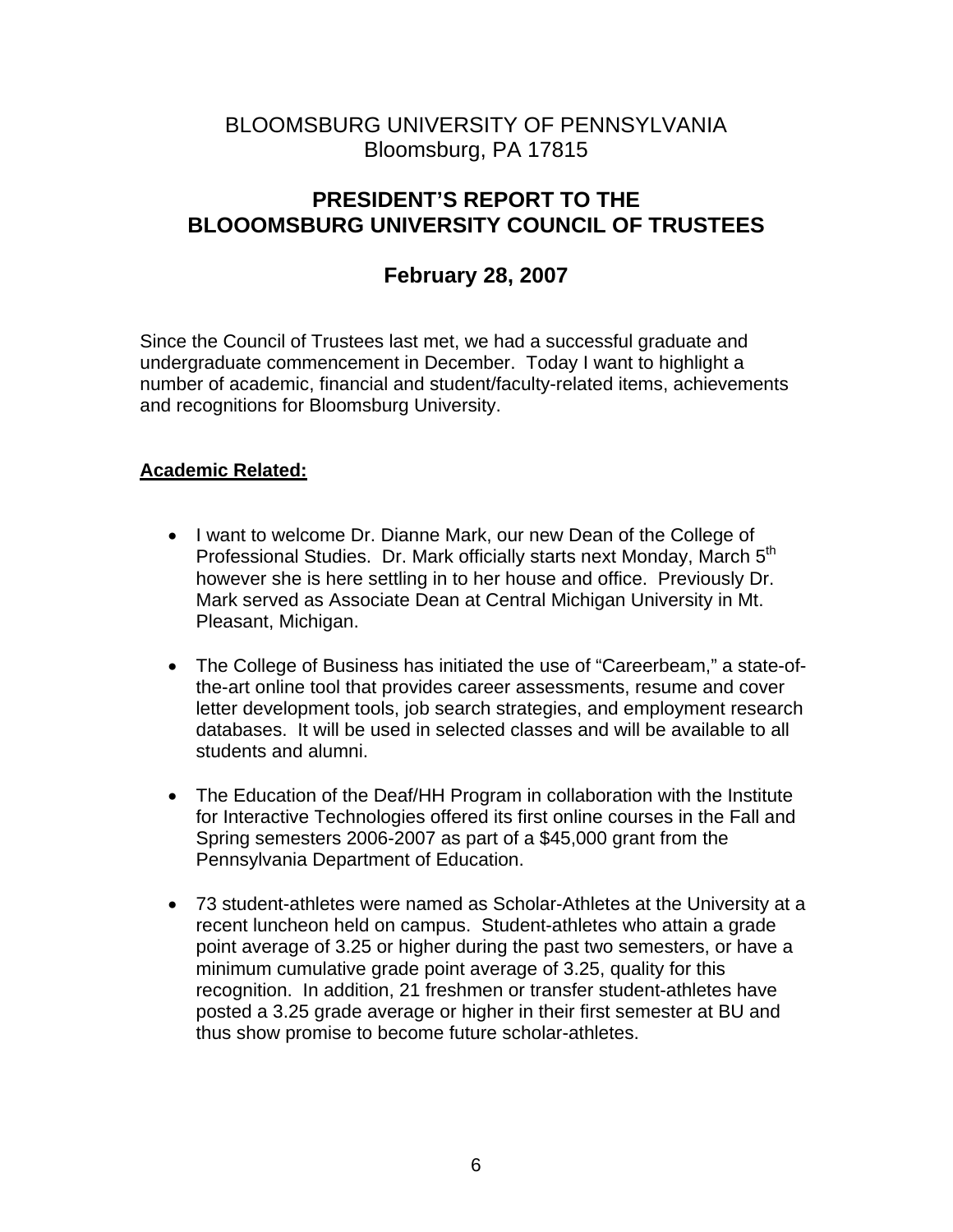# **Financial Related:**

We have received a number of grants since the New Year began.

- The university received approval for two Customized Job Training (CJT) grants. The first grant is on behalf of Press-Enterprise, Inc. The grant will be used to train 124 retention employees in specific equipment upgrade training. A \$75,000 Customized Job Training (CJT) grant was awarded to the University on behalf of Wise Foods, Inc., Berwick. The grant will be used to train 10 entry-level and 126 upgrade employees, consisting of operator and maintenance skills training for automatic case packer machines.
- The university received approval for a \$400,000 Industry Partnership Worker Training Grant from Pennsylvania Department of Labor and Industry, in partnership with Central Pennsylvania Workforce Development Corporation. The grant will be utilized to provide online and classroom workforce training in the areas of database management, information technology project management, and Web 2.0. The curriculum is being developed by BU's Institute for Interactive Technologies (IIT). The grant expects to serve over 100 participants in the training project.

# **Faculty - Staff Recognition:**

.

- Recently our alumni office totaled the number of volunteer hours contributed by 135 alumni and friends of Bloomsburg University over the past seven months. That figure amount to more than 500 hours spent by those groups to promote Bloomsburg University. These figures do not include the hours volunteers give while serving on many advisory boards at BU. Each year, alumni and BU friends volunteer for homecoming, the Bloomsburg Fair kiosk, student recruitment and high school college nights, alumni and athletic events, university department sponsored programs, and speaking engagements on campus.
- Bloomsburg University SPECTRUM magazine, produced in the Mass Communications Department under the guidance of Dr. Walter Brasch, is listed among the nation's top 20 College Magazines from the Association for Education in Journalism and Mass Communications/Magazine Division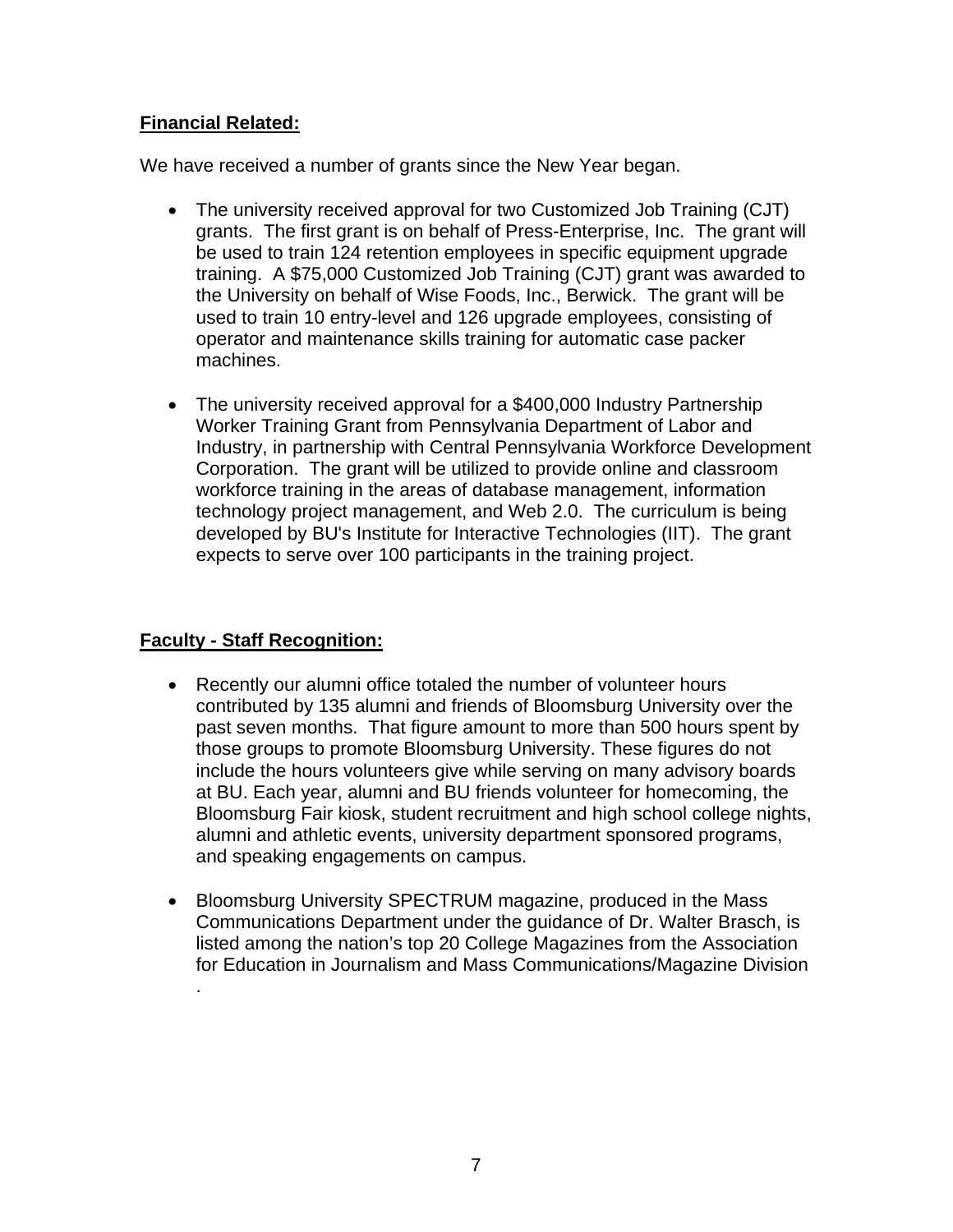## **Other:**

- Dr. Herring has been working with a number of administrators, staff and student governing bodies in reviewing and revamping our security measures for campus events. A campus committee made up of students, faculty advisors and Student Life staff have recently proposed a number of security enhancements for Kehr Union activities including the purchase and use of metal detectors, enhanced security presence, registration of off campus guests, and requirements for pre-event meetings with staff. These new policies closely mirror the security arrangements for concerts outside of Kehr Union. The new regulations will be implemented immediately.
- Construction of the addition to the Warren Student Services Center began a few weeks ago. The two-story addition will include an expanded Roongo's on the first floor. The ground floor will house a Credit Union, a commuter lounge and a coffee bar.
- Construction has also just started on our academic quad resulting in some changes to our parking lots around the Waller and Centennial buildings.
- The Women's Center of Columbia/Montour and the Nursing Wellness Center of Bloomsburg University announced the staffing of a satellite office on BU's campus for the spring semester. Free confidential counseling and support services through the Women's Center are available to all students, staff, faculty and community members.
- Finally, I'm pleased to inform the Trustees of the most recent group of Faculty Emerti; Professor Chuck Laudermilch, Professor Gary Clark, Dr. Mary Badami, Dr. Alex Poplawsky and Ms. Maureen Mulligan.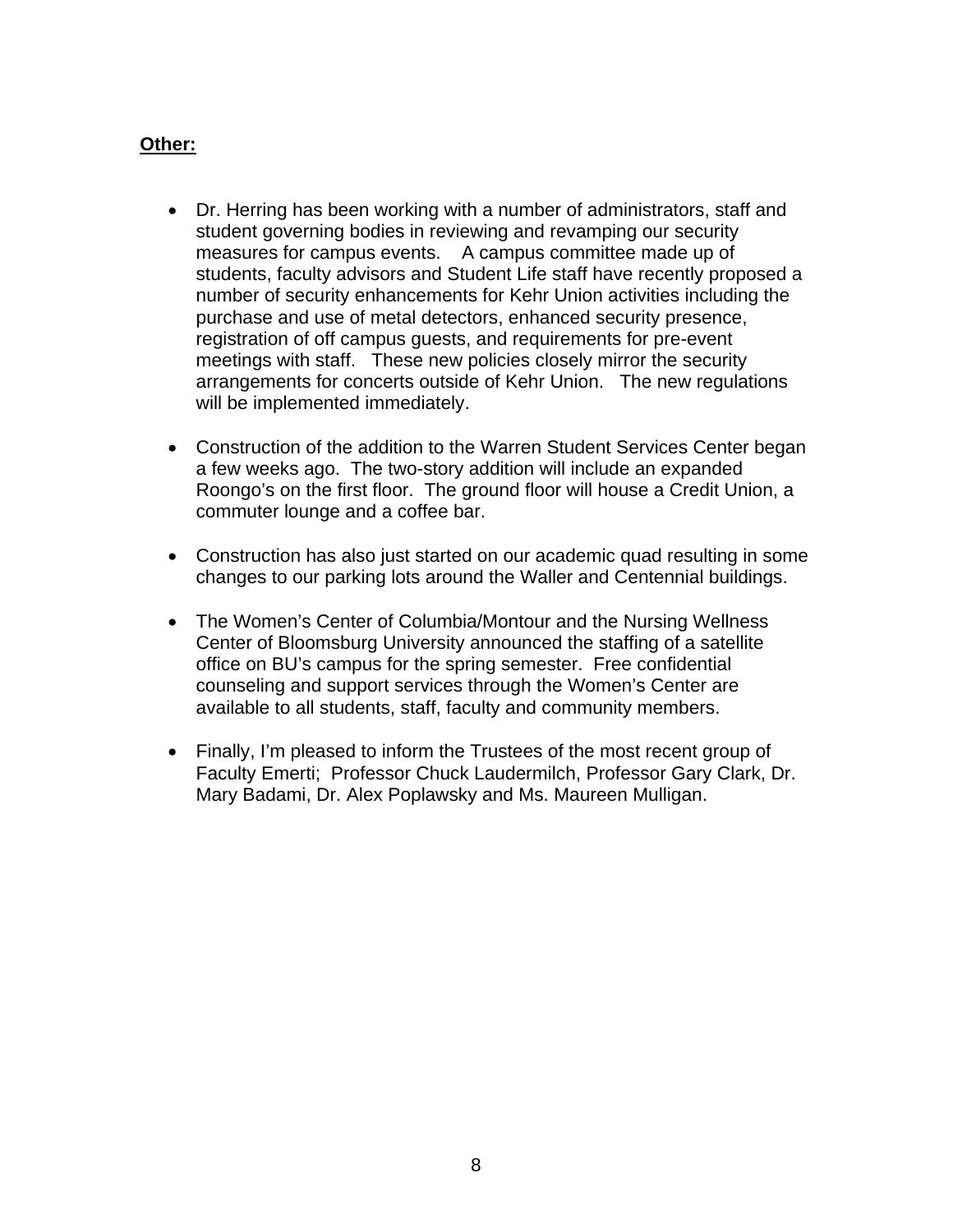#### **BLOOMSBURG UNIVERSITY OF PENNSYLVANIA Bloomsburg, PA 17815**

## **COUNCIL OF TRUSTEES QUARTERLY MEETING MINUTES June 6, 2007**

The Bloomsburg University Council of Trustees met in the Assembly Room of Monty's at 10:45 a.m. Those in attendance:

#### **Council of Trustees**

Mr. Steven Barth, Vice Chair Ms. Ramona Alley Mr. LaRoy Davis Mr. Charles Housenick Mr. David Klingerman Ms. Marie Conley Lammando Dr. Joseph Mowad

Excused: Dr. Robert Dampman, Mr. Robert Gibble, Mr. A. William Kelly

#### **University Personnel**

Dr. Jessica Kozloff, President Dr. Preston Herring, Vice President for University and Student Affairs Dr. Richard Rugen, Vice President for Administration and Finance Ms. Brenda Cromley, Executive Assistant to the President Ms. Jennifer Kluck, Administrative Assistant, President's Office

Excused: Dr. James Mackin, Provost and Vice President for Academic Affairs

#### **Council of Trustees Advisors**

Ms. Veronica Breisch, President, Bloomsburg Chapter AFSCME Local 2361 Ms. Cheryl John, Treasurer, AFSCME Local 1977 Mr. Chris Bevan, President, CGA

Excused: Dr. Stephen Kokoska, President, Bloomsburg Chapter of APSCUF; Ms. Gretchen Osterman, Bloomsburg Chapter of SCUPA; Mr. David Stover, University Legal Counsel

#### **Call to Order**

Mr. Steven Barth, Vice Chair of the Council of Trustees, called the meeting to order and welcomed all those in attendance. He reported the Council of Trustees met earlier in Executive Session to discuss contract negotiations.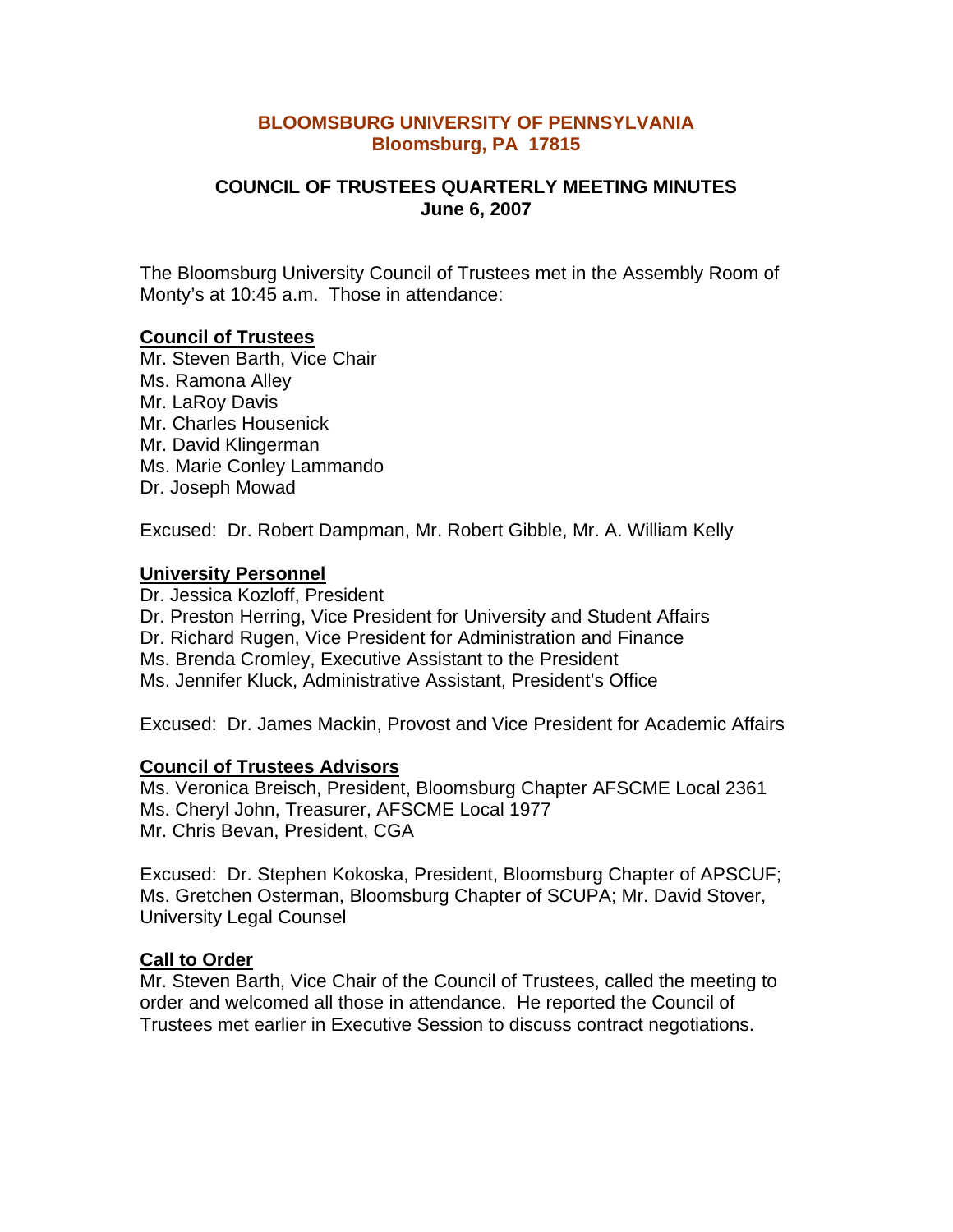#### **Pledge of Allegiance**

In accord with House Resolution Number 32, Trustee Barth requested that everyone stand for the Pledge of Allegiance to the American Flag.

#### **Public Comments**

None

#### **NEW BUSINESS**

#### **Minutes of the Council of Trustees**

A motion was made by Trustee Barth, seconded by Trustee Davis, and unanimously carried that the February 28, 2007 minutes be approved.

Trustee Barth called upon Trustee Alley to present the items relating to Non-Instructional Emeritus status.

#### **Non-Instructional Emeritus**

Trustee Alley made a motion to approve Non-Instructional Emeritus Status for Barbara Dietterick, Doyle Dietterick, Marie Fisher, and Linda Hunt. Seconded by Trustee Housenick. Unanimous Approval.

#### **President's Report**

Trustee Barth called upon President Kozloff to discuss the President's Report and other informational items.

President Kozloff presented her report on Campus Security and reviewed Bloomsburg University's current practices and committee recommendations. A copy of the President's report will be appended to the minutes.

## **ACADEMIC AFFAIRS**

Trustee Barth called upon Trustee Mowad to lead discussion on the Academic Affairs section of the agenda.

Trustee Mowad called upon Dr. Jonathan Lincoln, Assistant Vice President for Academic Affairs and Dean of Undergraduate Education to discuss the information item: Reorganization of Graduate Studies and Corporate and Continuing Education.

Dr. Lincoln reviewed the current organizational structure of Dean of Graduate Studies and Research. He noted, with the announced retirement of Dr. James Matta in May 2008, a re-examination of job duties was necessary. Dr. Lincoln reviewed the proposed organizational structure. The department of Corporate and Continuing Education will now report to the Provost and Vice President for Academic Affairs. Ace/Dual Enrollment Programs, Summer School, Economic Development Reporting, Community College Program Development, Distance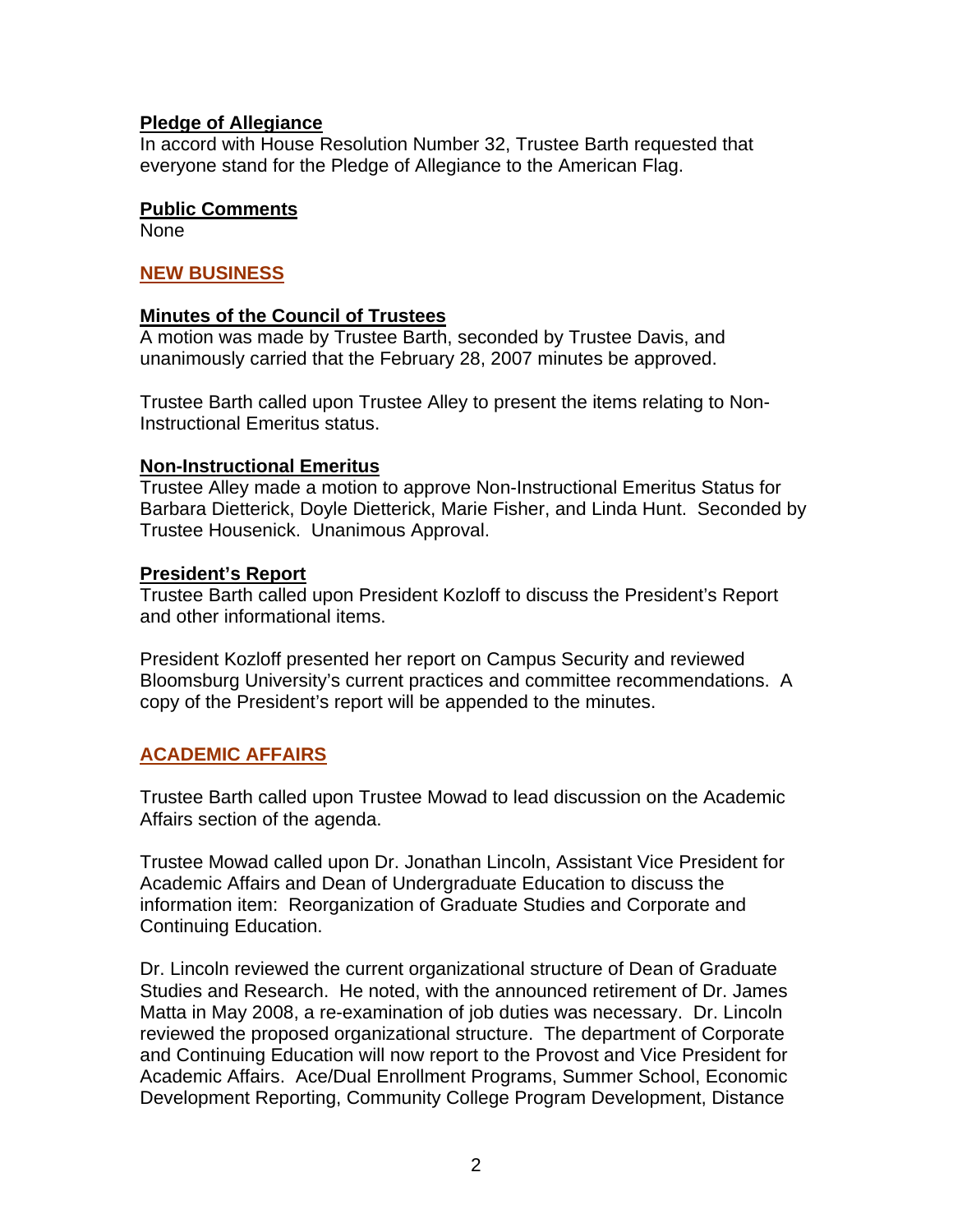Education, and Off-Campus Programs will all report to Corporate and Continuing Education Director, Tom Fletcher.

## **GENERAL ADMINISTRATION**

Trustee Barth recognized Trustee Davis to lead discussion of the General Administration section of the agenda.

Trustee Davis recognized Vice President Richard Rugen to discuss the items under General Administration.

## **Approval of Purchasing Activity**

Trustee Davis made a motion, seconded by Trustee Housenick and unanimously carried, to approve purchasing activity under Act 188 in excess of \$10,000 for January 25, 2007 to May 8, 2007.

## **Resolution for Inspection of Facilities**

Trustee Davis made a motion to approve the following resolution:

**WHEREAS,** members of the Council of Trustees of Bloomsburg University of Pennsylvania did conduct their annual inspection of facilities on Wednesday, June 6, 2007 and found maintenance procedures that ensure buildings and structures are being properly maintained and in good working order and found also that lawn, flower, shrubbery, tree and recreation areas were attractive and well maintained. Trustees conducted a tour of Old Science, Hartline East, and the McCormick addition.

**NOW, THEREFORE, BE IT RESOLVED,** that the Council of Trustees of Bloomsburg University of Pennsylvania expressed its approval of both the general condition and the care of the facilities, and transmits their sentiments to the Board of Governors of the State System of Higher Education.

Second by Trustee Conley Lammando. Unanimous approval. The Trustees thanked Mr. Eric Milner for the informational tour and complemented Dr. Rugen and Mr. Milner on the work done to improve the campus and their ability to handle the number of projects under construction.

## **Update on Upper Campus Housing Project**

Mr. Eric Milner, Assistant Vice President of Administration, updated the Trustees on the progress of the new student apartment complex on the upper campus of Bloomsburg University. Several renderings were viewed of the facility including a typical apartment building, an overview of the site, parking availability, and the community building. The process for the approval of land development is in progress as well as the Labor and Industry approval.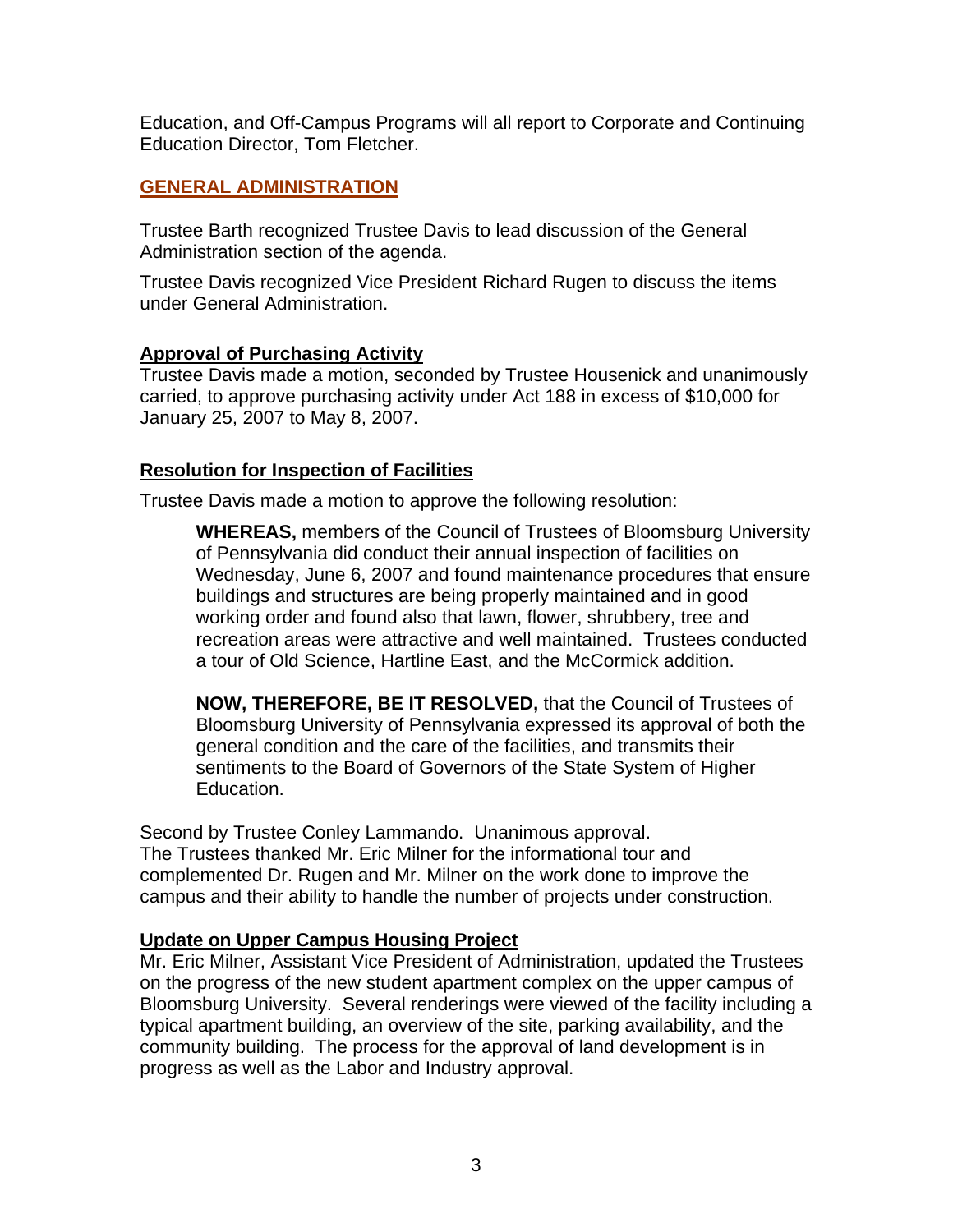#### **Update on Redman Stadium Project**

At the request of Trustee Davis, Mr. Milner also gave a brief update on the Redman Stadium Phase 1 project. A design firm has been selected. The project is on schedule for bids to be received by November 2007 with the project beginning in March of 2008.

## **UNIVERSITY & STUDENT AFFAIRS**

Trustee Barth recognized Trustee Conley Lammando to discuss the University and Student Affairs section of the agenda.

#### **Disciplinary Policies**

Trustee Conley Lammando recognized Vice President Preston Herring to discuss the information item Student Disciplinary Policies.

Dr. Herring reviewed the process of adjudicating off-campus misconduct and when issues arise, how Bloomsburg University is working with the Town of Bloomsburg. He also reviewed the Block Party in 2007 including preparations, response, and future plans. Dr. Herring noted that out of 153 violations, only 36 were BU students.

# **OTHER BUSINESS**

## **Resolution honoring Trustee David Petrosky**

Trustee Mowad made a motion to approve the following resolution:

**WHEREAS,** Mr. David Petrosky has served responsibly and with integrity as a member of the Bloomsburg University Council of Trustees since 1995 serving on various committees; and

**WHEREAS,** his experience, expertise, insight and sound judgment have proven invaluable to the deliberations and policy-making of the Council; and

**WHEREAS,** the faculty, staff, and administration are grateful for his advocacy on behalf of Bloomsburg University as he has forged resolutions on complex campus issues; and

**NOW, THEREFORE, BE IT RESOLVED,** that the Council of Trustees of Bloomsburg University conveys its profound gratitude and esteem to our colleague and friend for his dedicated service to the Council of Trustees and Bloomsburg University.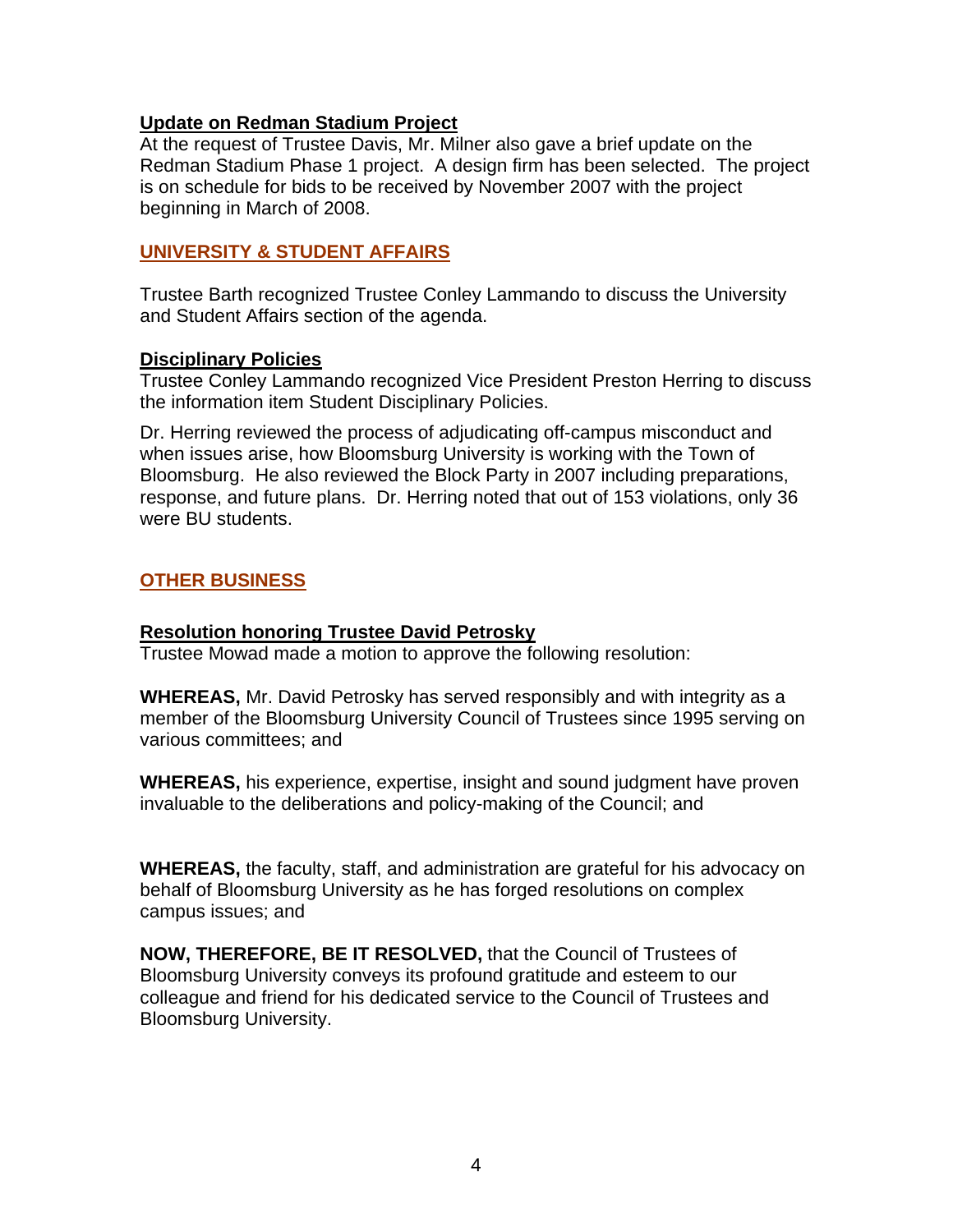**BE IT FURTHER RESOLVED,** that this Resolution be made a part of the official minutes of the Council of Trustees of Bloomsburg University and that a copy be presented to Mr. David Petrosky.

Second by Trustee Alley. Unanimous approval.

## **Presidential Search**

Trustee Barth asked Dr. Mowad to make comments regarding the Presidential Search.

The Presidential Search committee will meet with consultant, John Thornburg of Witt/Kieffer on July 18 to discuss all the resumes submitted. They will review every candidate and select 10-12 to interview.

The committee will travel to Philadelphia on August 2-5 to conduct 1  $\frac{1}{2}$  hr – 2 hr. interviews with the selected candidates. The committee will then narrow down the candidate pool to 5 or 6. Those candidates will be brought onto campus for further interviews during the last week in August and first two weeks in September.

The committee will submit the names of 3 unranked candidates to the Chancellor. The Chancellor will bring her recommendation to the Board of Governors, preferably by their November meeting. The final decision will by made by the Chancellor's office and the Board of Governors.

Trustee Mowad noted we are on a tight schedule, but the search is going well.

## **Adjournment**

With no other items to be presented to the Council, Trustee Barth adjourned the meeting at 12:11 p.m.

\_\_\_\_\_\_\_\_\_\_\_\_\_\_\_\_\_\_\_\_\_\_\_\_ \_\_\_\_\_\_\_\_\_\_\_\_\_\_\_\_\_\_\_\_\_\_\_\_\_\_\_

Marie Conley Lammando Jennifer D. Kluck Secretary **Administrative Assistant**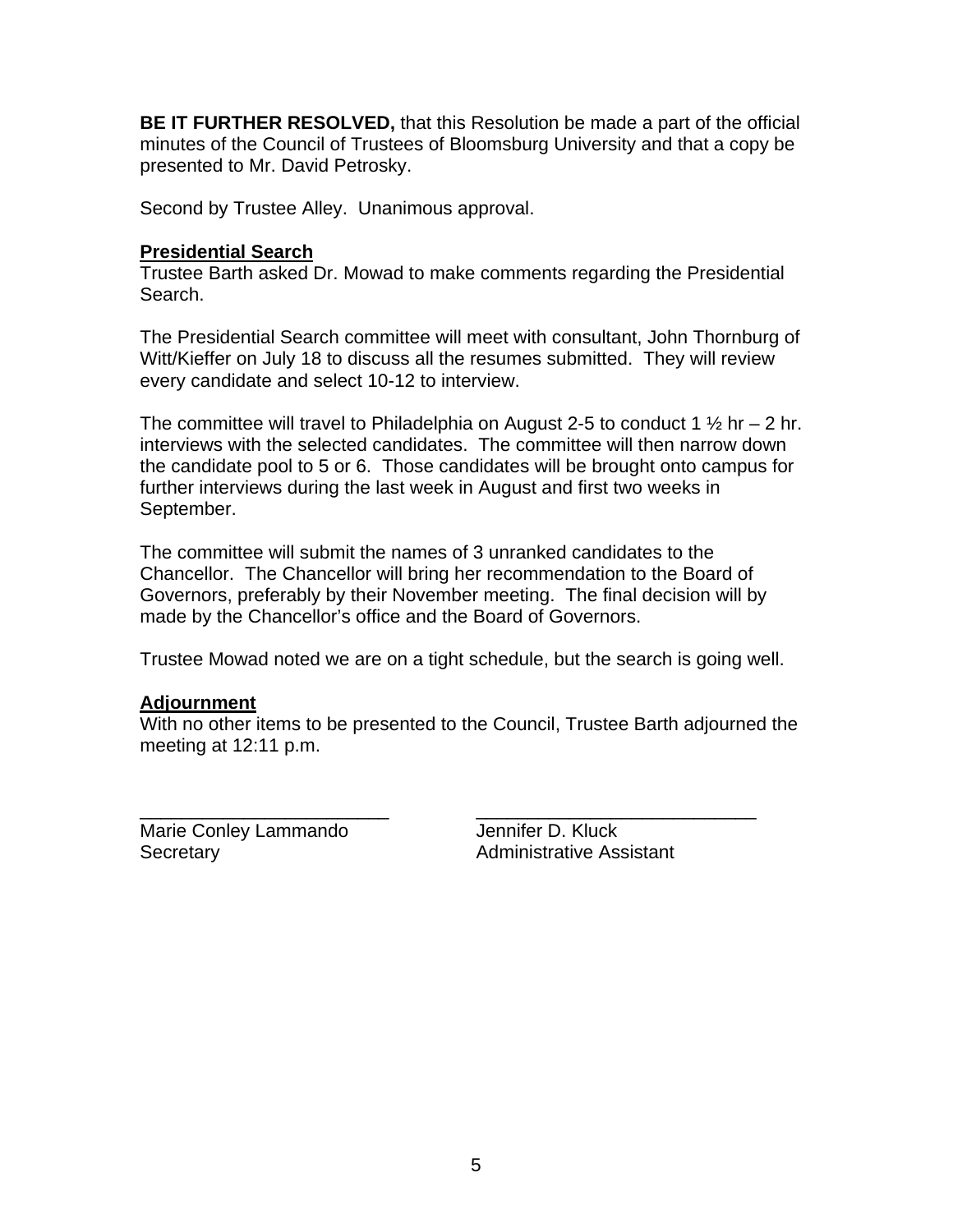# BLOOMSBURG UNIVERSITY OF PENNSYLVANIA Bloomsburg, PA 17815

# **PRESIDENT'S REPORT TO THE BLOOOMSBURG UNIVERSITY COUNCIL OF TRUSTEES**

# **June 6, 2007**

Here is a summary of what our divisions have accomplished since we met in February.

# **Academic Related:**

- Approximately 1,125 students took part in undergraduate commencement ceremonies at Redman Stadium on Saturday, May 12. Bloomsburg's graduate commencement was held the night before in the Hass Center for the Arts. More than 200 master's and doctoral candidates participated in the ceremony.
- Dr. James W. Ermatinger has accepted our offer to become the next Dean of the College of Liberal Arts. Dr. Ermatinger will officially join us on July 16, 2007. He comes to us from Southeast Missouri State University, where he has been Chair of the Department of History for the past six years
- Bloomsburg University, through a group of faculty and students, has been actively involved in Columbia County needs assessment, including research and final report preparation. The Columbia County Needs Assessment is a three-year examination commissioned by the Columbia County Human Service Coalition. The conclusions are based on interviews with community leaders and services providers, as well as a survey completed by 1,094 county residents. The assessment covers the strengths and weaknesses of Columbia County in a variety of areas.
- Geisinger Medical Center approved our proposal for a collaborative CRNA program. The new nurse anesthetists' graduate program will be jointly delivered with Geisinger Medical Center. Geisinger requested RFP's from a number of highly selective programs. We should all be very proud that our program proposal rose to the top, and BU was selected to deliver this highly competitive program, which will begin this fall. The initial plans are to accept ten applicants accepted the first year of the 2 ½ year program and each year thereafter.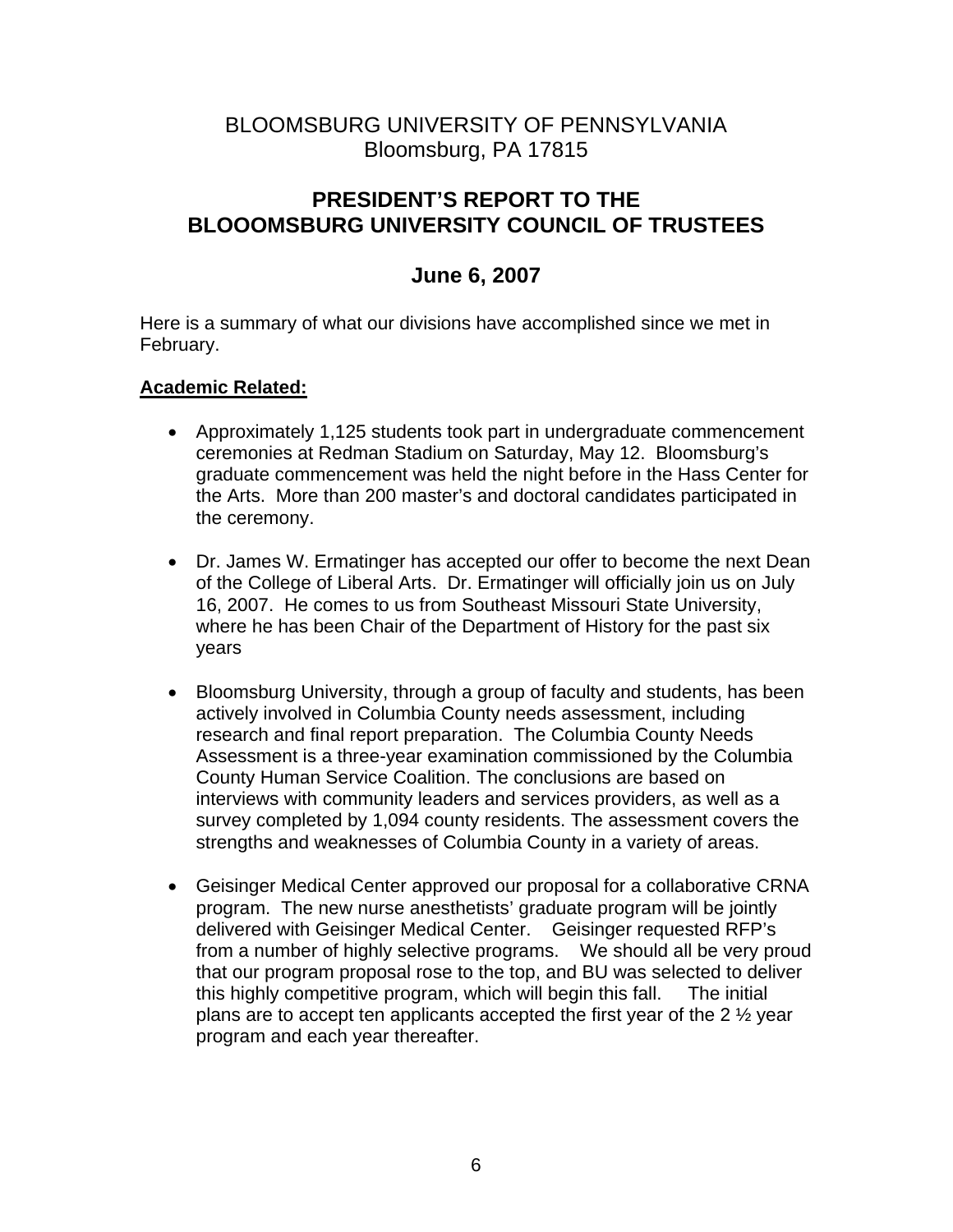## **We have received word on a number of new or renewing grants.**

- The Department of Nursing recently received a \$66,620 Pennsylvania Clinical Education Grant as part of a statewide investment to help increase the number of nurses across the state. The grant, received in conjunction with the Central Pennsylvania Workforce Investment Board, will be used to support a Simulated Learning Lab supervisor position in BU's nursing department.
- We were awarded a \$160,000 expansion grant from the PA Dept. of Community and Economic Development to extend the Workforce Leadership 2+2+2 grant in computer forensics for FY 07-08. BU will continue to expand relations with secondary partner Columbia Montour Area Vocational-Technical School (CMVT) and two-year postsecondary partner Luzerne County Community College (LCCC). We will welcome new secondary partner, Northumberland County Area Vocational-Technical School (NCAVTS) in Shamokin to the grant. BU's share of the grant funding will be utilized for ongoing curriculum development and equipment needs.
- We received notice of the refunding of the Upward Bound grant (four years of funding at \$400,000 per year).
- Eric Rawson, assistant professor of exercise science and athletics, is an expert on creatine, a dietary supplement that athletes use to increase muscle strength and boost their performance. Rawson is researching how creatine might help ordinary older Americans. He's been awarded a \$208,577 grant from the National Institutes of Health (NIH) National Center for Complementary and Alternative Medicine.

# **And, in other areas:**

• In response to the tragedy at Virginia Tech University, I asked Dr. Rugen to form an ad hoc committee to identify the security measures we currently have in place and to make recommendations regarding further measures to be developed in the event of a similar occurrence at Bloomsburg University. The committee consisted of representatives from student life, residence life, administration, information technology, human resources, facilities, and CGA.

# **Current practices related to campus security:**

- 1. Police have undergone extensive training in responding to emergency situations on campus.
- 2. The University has several avenues for communicating to faculty, students and staff in the event of an emergency: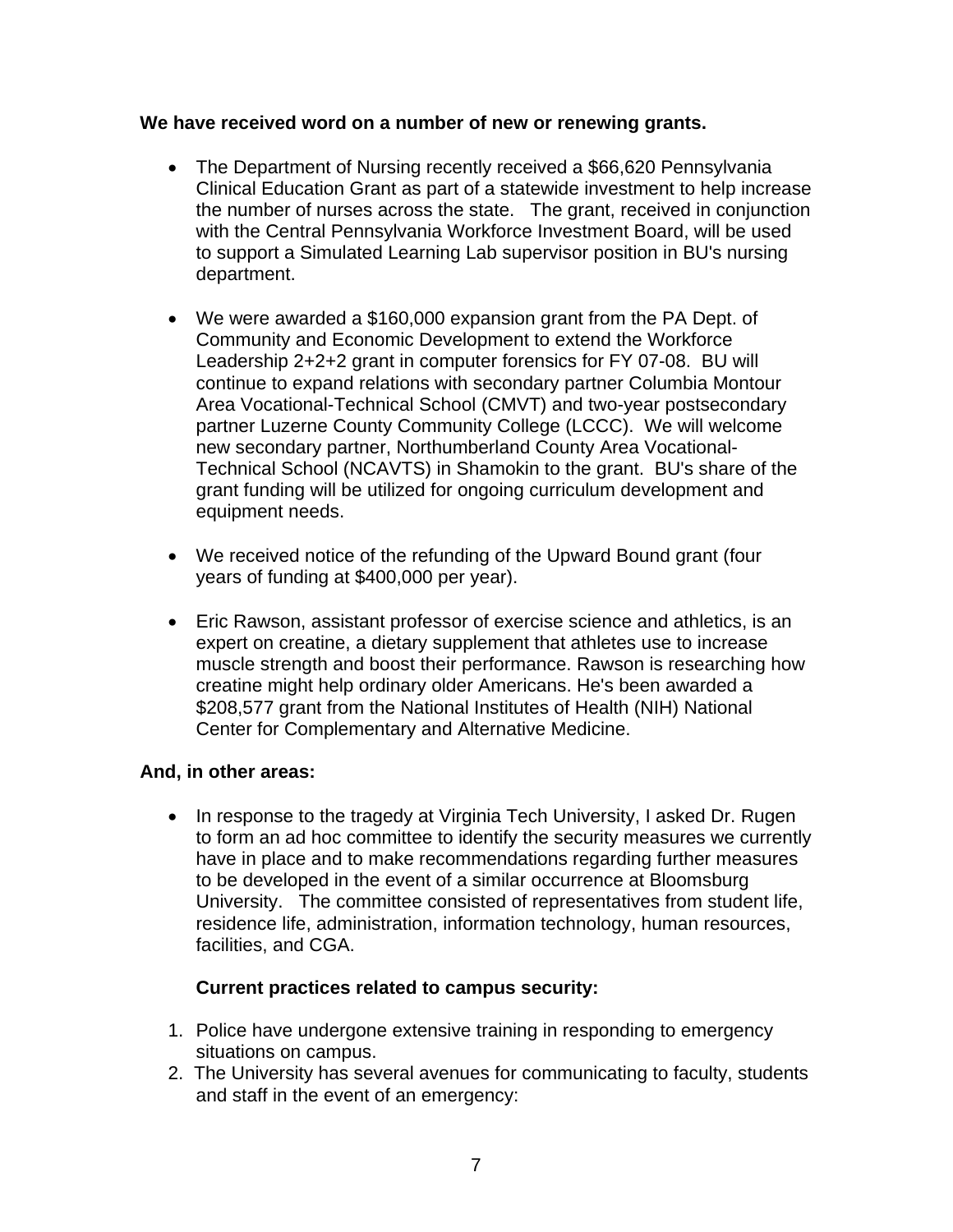- o Email
- o The university web site
- o The "Be Safe" hotline
- o Telephoning building managers and back up contacts in each building
- o Students to place notices on doors of buildings
- 3. Asst. VP heads up a student response team to respond to notification from faculty, staff or students of a student in crisis.

## **The committee recommended that these additional procedures be explored to enhance campus security and communication notification:**

- 1. Options for a messaging system including phone, text and computer, to send out notices to students and employees in the event of an emergency. PASSHE is also exploring a text messaging system to be used systemwide.
- 2. Options for a siren on campus to alert the entire campus of an emergency.
- 3. Develop training programs for faculty, staff and students regarding how to respond in different emergencies.
- 4. Upgrade and expand the campus wide video surveillance system.
- 5. Conversion of locks in classroom buildings to enable locking from inside the classroom or lab.
- 6. Review security measures in residence halls.
- Jan Hutchinson, Head Women's Field Hockey coach and Danny Hale, Head Football coach, were recently named conference coaches of the year in their respective sports by the Pennsylvania State Athletic Conference.
- BU's annual Trash to Treasure sale brought in \$7,850 for the Columbia County United Way.
- We have now installed special shower valves in all of BU's residence halls which will greatly reduce water usage. The shower valves mix air with the water so that it appears and feels like the same amount of water is being used. BU is the first institution in the United States to install the watersaving devices. Costing less than \$18 each, the valves pay for themselves through water and sewage savings in just several months. We've saved 600,000 to 700,000 gallons of water a month already, and that's before all of the campus halls had the valves installed. We estimate that the shower head valves reduce water usage in the residence halls by 25 percent – an annual savings of 8 million gallons of water.

It has indeed been a very good year, thanks to the efforts of many faculty and staff.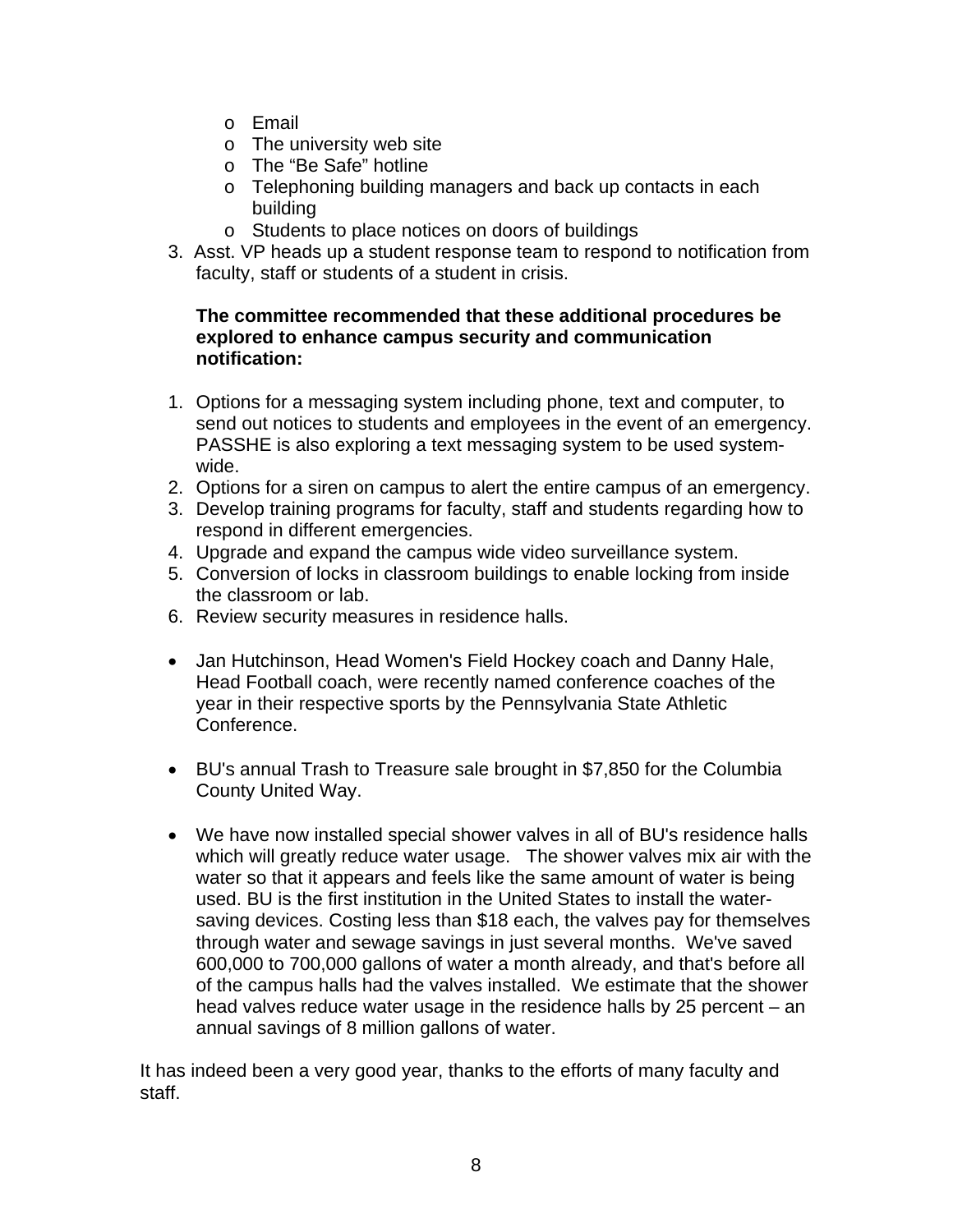## **COUNCIL OF TRUSTEES QUARTERLY MEETING MINUTES September 5, 2007**

The Bloomsburg University Council of Trustees met in the Assembly Room of Monty's at 10:30 a.m. Those in attendance:

#### **Council of Trustees**

Mr. Robert Gibble, Chair Mr. Steven Barth, Vice Chair Ms. Ramona Alley Mr. James D'Amico Dr. Robert Dampman Mr. LaRoy Davis Mr. Charles Housenick Mr. David Klingerman Mr. A. William Kelly Ms. Marie Conley Lammando Dr. Joseph Mowad

#### **University Personnel**

Dr. Jessica Kozloff, President Dr. James Mackin, Provost and Vice President for Academic Affairs Dr. Preston Herring, Vice President for University and Student Affairs Dr. Richard Rugen, Vice President for Administration and Finance Ms. Brenda Cromley, Executive Assistant to the President Ms. Jennifer Kluck, Administrative Assistant, President's Office

#### **Council of Trustees Advisors**

Ms. Veronica Breisch, President, Bloomsburg Chapter AFSCME Local 2361 Ms. Cheryl John, Treasurer, AFSCME Local 1977 Dr. Stephen Kokoska, President, Bloomsburg Chapter of APSCUF

Excused: Mr. Chris Bevan, President, CGA; Ms. Gretchen Osterman, Bloomsburg Chapter of SCUPA; Mr. David Stover, University Legal Counsel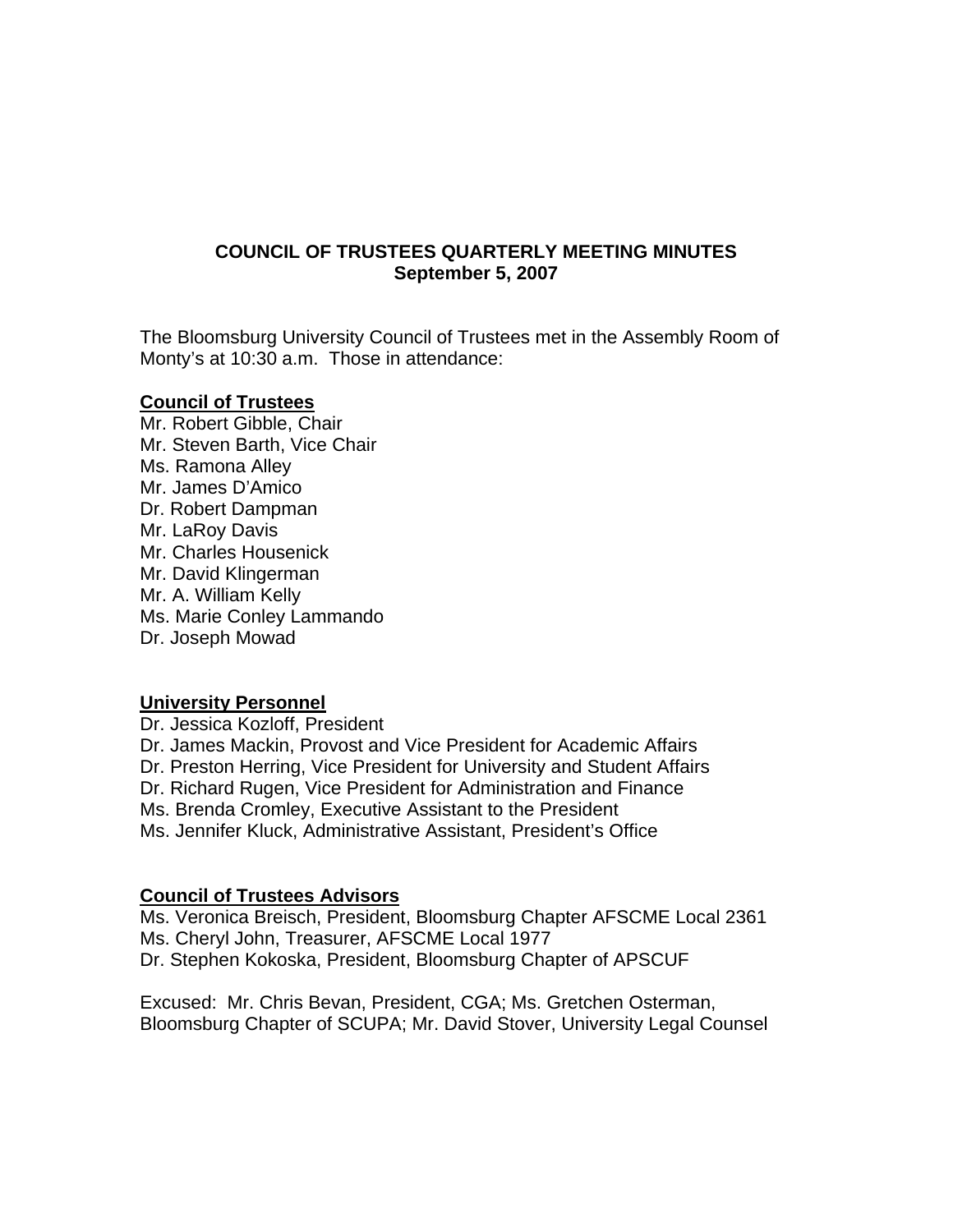## **Call to Order**

Mr. Robert Gibble, Chair of the Council of Trustees, called the meeting to order and welcomed all those in attendance. He reported the Council of Trustees met earlier in Executive Session to discuss the System Accountability Report. Mr. Gibble welcomed our new student trustee, Jim D'Amico and introduced the

Advisory Council as well as Dr. Larry Smith, Columbia County Animal Rescue Team, Mr. David Kovach, Columbia County Commissioner, Mr. Robert Rupp, Chief, Bloomsburg Fire Department; and Mr. Claude Renninger, Mayor of the Town of Bloomsburg.

## **Pledge of Allegiance**

In accord with House Resolution Number 32, Trustee Gibble requested that everyone stand for the Pledge of Allegiance to the American Flag.

## **Public Comments**

None

# **NEW BUSINESS**

## **Minutes of the Council of Trustees**

A motion was made by Trustee Mowad, seconded by Trustee Davis, and unanimously carried that the June 6, 2007 minutes be approved.

Trustee Gibble called upon Trustee Alley to present the items relating to the Columbia County Animal Rescue Team.

## **Columbia County Animal Rescue Team**

Trustee Alley made a motion to approve the following resolution:

**WHEREAS,** Dr. Larry Smith, Coordinator for Columbia and Montour County Animal Response Team and Mr. David Kovach, Columbia County Commissioner, have recognized that pet owners are often faced with difficult decisions about leaving their pets and animals behind during times of emergencies and disasters, and that County emergency plans should provide for temporary shelter during those times;

**WHEREAS,** Dr. Smith and Commissioner Kovach, have created the Columbia-Montour Animal Response Team (C.A.R.T.) and are collaborating with Bloomsburg University of Pennsylvania to provide shelter for small animals in times of emergencies; and

**WHEREAS,** the University and CART have established specific site(s) on the upper campus of the University as the shelter and have named it "Annie's Place" in honor of President Jessica S. Kozloff's Shih Tzu who was well known to the University community.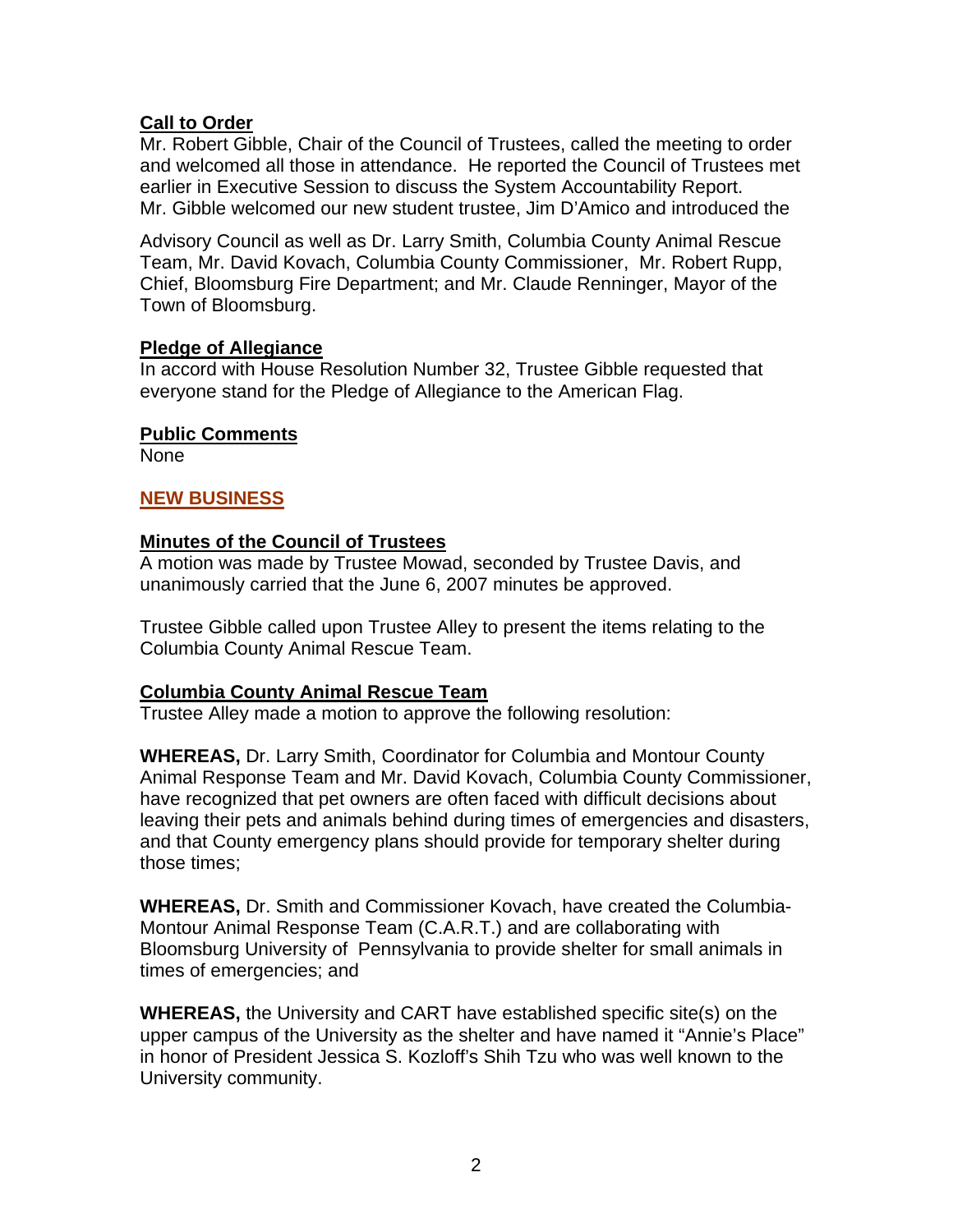**NOW, THEREFORE, BE IT RESOLVED,** that the Council of Trustees of Bloomsburg University of Pennsylvania hereby congratulates Dr. Smith and Mr. Kovach for their leadership in planning for pet shelters in times of emergencies, and that the Council of Trustees wholeheartedly endorses the use of "Annie Place" to temporarily shelter small animals during times of emergencies and disasters.

**BE IT FURTHER RESOLVED,** that this resolution be made a part of the official minutes of the Council of Trustees of Bloomsburg University of Pennsylvania and that copies be presented to Dr. Smith and Commissioner Kovach.

Seconded by Marie Conley Lammando. Unanimous approval.

# **Contributions to Volunteer Fire Company**

Trustee Alley made a motion to approve the Bloomsburg University contribution of \$38,000 to the volunteer fire company of the Town of Bloomsburg for the 2007-2008 fiscal year. She also made a motion to approve a \$25,000 contribution toward the purchase of a new ladder fire truck. This is the fourth of eight annual payments. Seconded by Marie Conley Lammando. Unanimous approval.

# **Non-Instructional Emeritus**

Trustee Alley made a motion to approve Non-Instructional Emeritus status for Sherry Eyer, Bonnie Girton, Cindy Kelley, and LouAnn Tarlecky. Seconded by Trustee Mowad. Unanimous Approval.

# **PRESIDENT**

# **2008-2009 Budget Request**

Trustee Gibble called upon President Kozloff to review the 2008-2009 budget request. President Kozloff reminded the Trustees that this is the annual request to inform the State System of the needs of Bloomsburg University. After reviewing, Trustee Davis made a motion to approve the 2008-2009 budget request, seconded by Trustee Dampman. Unanimous approval.

# **President's Report**

President Kozloff reviewed her President's Report with the Trustees. A copy of the report will be appended to the minutes.

# **Five-Year Strategic Plan**

Dr. Kozloff gave an overview of the five-year strategic plan goals and objectives.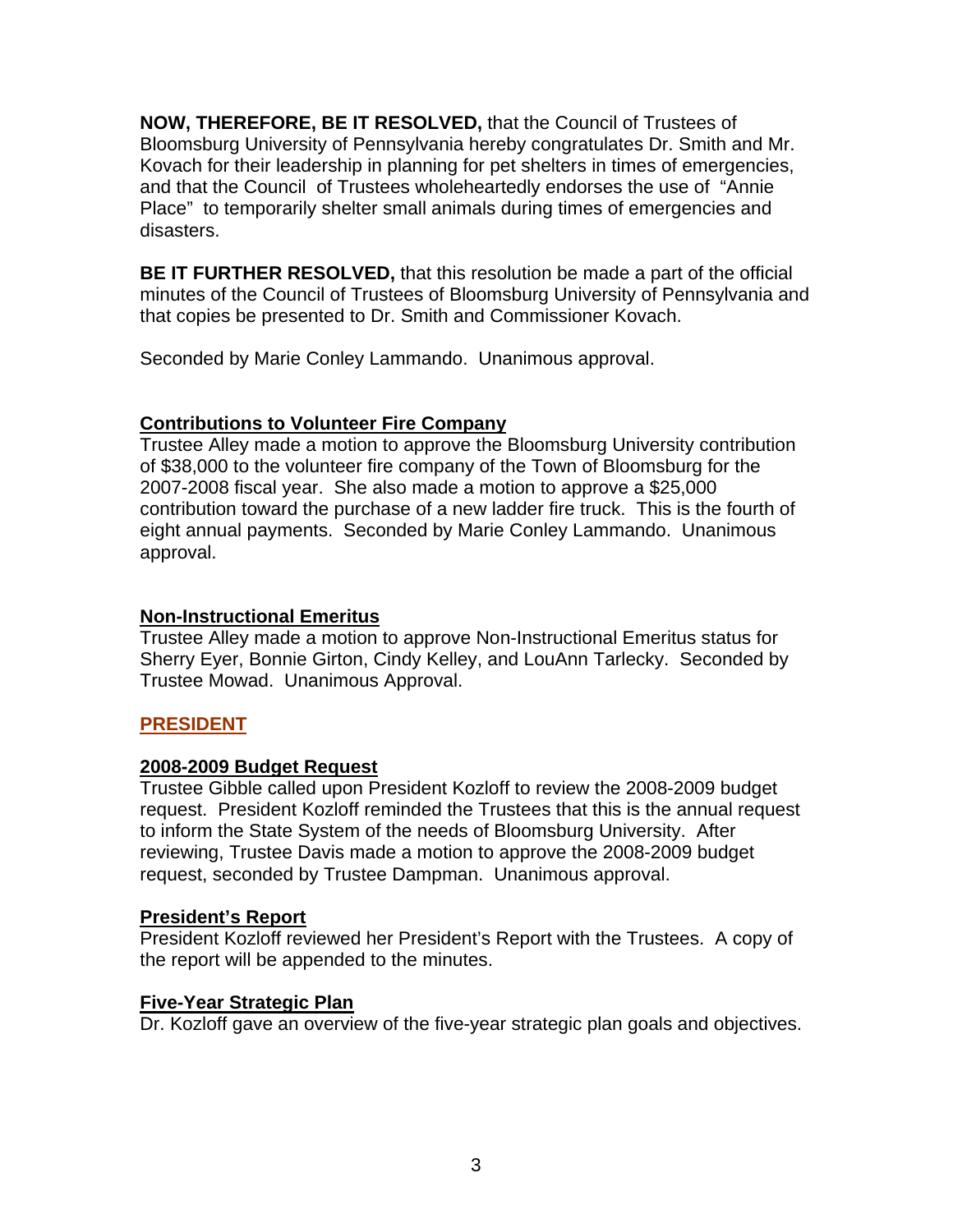## **ACADEMIC AFFAIRS**

Trustee Gibble called upon Trustee Dampman to lead discussion on the Academic Affairs section of the agenda.

## **Continuation of the Husky Research Corporation (HRC) as an affiliated Organization.**

Trustee Dampman called upon Dr. James Mackin, Provost and Vice President for Academic Affairs to discuss the action item: continuation of the Husky Research Corporation (HRC) as an affiliated organization. Dr. Mackin requested a motion, as required by the Board of Governors, certifying compliance with policy 1985-04-A. Trustee Dampman moved to approve the continuation of the Husky Research Corporation (HRC) as an affiliated organization, seconded by Trustee Mowad. Unanimous approval.

#### **Summer College Enrollment Update**

Trustee Dampman called upon Dr. James Mackin to lead discussion of Summer College enrollment update. Dr. Mackin made appropriate remarks.

## **GENERAL ADMINISTRATION**

Trustee Gibble recognized Trustee Davis to lead discussion of the General Administration section of the agenda.

Trustee Davis recognized Vice President Richard Rugen to discuss the items under General Administration.

## **Approval of Purchasing Activity**

Trustee Davis made a motion, seconded by Trustee Dampman and unanimously carried, to approve purchasing activity under Act 188 in excess of \$10,000 for May 9, 2007 to August 8, 2007.

## **End of Year Finance Report**

Trustee Davis introduced Vice President Richard Rugen to discuss the end-ofyear finance report. A hard copy of this report was distributed to the Trustees immediately following the quarterly meeting.

## **Update on Construction Projects**

Mr. Eric Milner, Assistant Vice President of Administration, updated the Trustees on several constructions projects including: Academic Quad, McCormick classroom addition, Ben Franklin, Warren Student Services Center, new student apartments, and the Redman Stadium renovation. Trustee Conley Lammando suggested placing display boards at home football games to show the future improvements to be completed at Redman Stadium. Other projects mentioned by Mr. Milner: Haas renovation and addition, Lycoming exterior and Starbucks in the Andruss Library.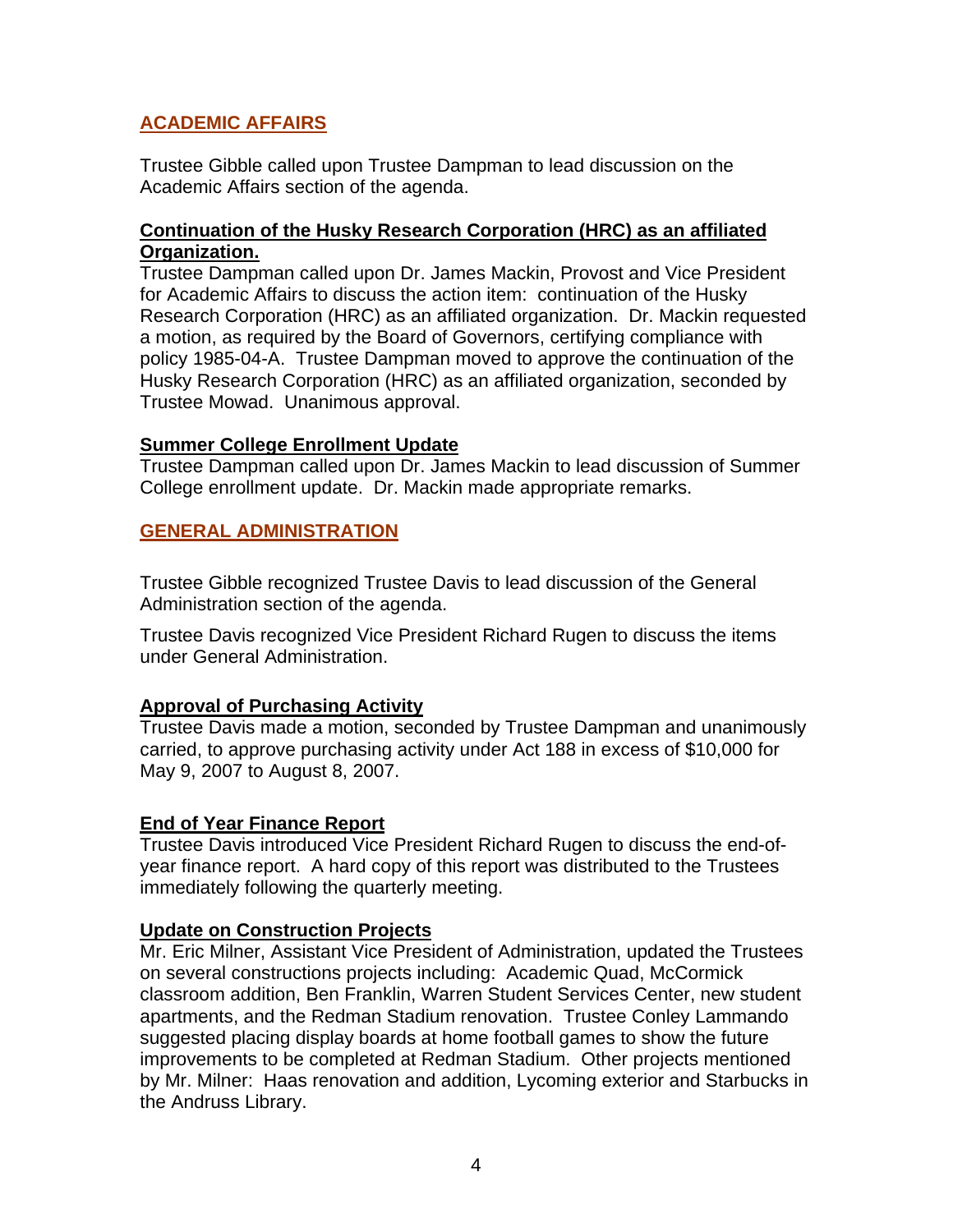# **UNIVERSITY & STUDENT AFFAIRS**

Trustee Gibble recognized Trustee Conley Lammando to discuss the University and Student Affairs section of the agenda.

## **Fall Enrollment and Housing Update**

Trustee Conley Lammando recognized Vice President Preston Herring to discuss the information item Fall Enrollment and Housing Update. Dr. Herring reviewed the Fall 2007 Enrollment Summary of both freshmen and transfer students as well as the Housing Summary and Honeysuckle Apartments Occupancy.

## **End-of-Year Fundraising Report & End-of Year BU Foundation Report**

Trustee Conley Lammando recognized Mr. Jim Hollister, Assistant Vice President of University Relations and Ms. Maryann Lindberg, Executive Director of the BU Foundation to give their end of the year reports.

Mr. Hollister reviewed the mission statement of University Relations and key areas including: alumni affairs, Celebrity Artist Series, communications, development and government relations. He reviewed recent highlights, 2006- 2007 gift summary comparison, 2006-2007 development income, PASSHE Schools Total Giving, Alumni Donors, and unrestricted funds and restricted funds for current operations.

Ms. Lindberg reviewed the end-of-the year fundraising report. She presented figures of total assets, endowment, total revenues, total gifts, gifts to endowment, and Foundation support to BU. She also reviewed highlights of 2006-2007.

# **OTHER BUSINESS**

## **SAP Report 2006-2007**

Trustee Gibble asked for a motion to accept the results of the System Accountability Plan. Trustee Mowad made the motion, seconded by Trustee Housenick. Unanimous approval.

## **2007-2008 Committee Appointments**

Trustee Gibble called to the attention of the Trustees the 2007-2008 committee appointments included in their packets. Please make note of any changes to your committees.

## **Adjournment**

With no other items to be presented to the Council, Trustee Gibble adjourned the meeting at 12:14 p.m.

\_\_\_\_\_\_\_\_\_\_\_\_\_\_\_\_\_\_\_\_\_\_\_\_ \_\_\_\_\_\_\_\_\_\_\_\_\_\_\_\_\_\_\_\_\_\_\_\_\_\_\_

Marie Conley Lammando Jennifer D. Kluck Secretary **Administrative Assistant**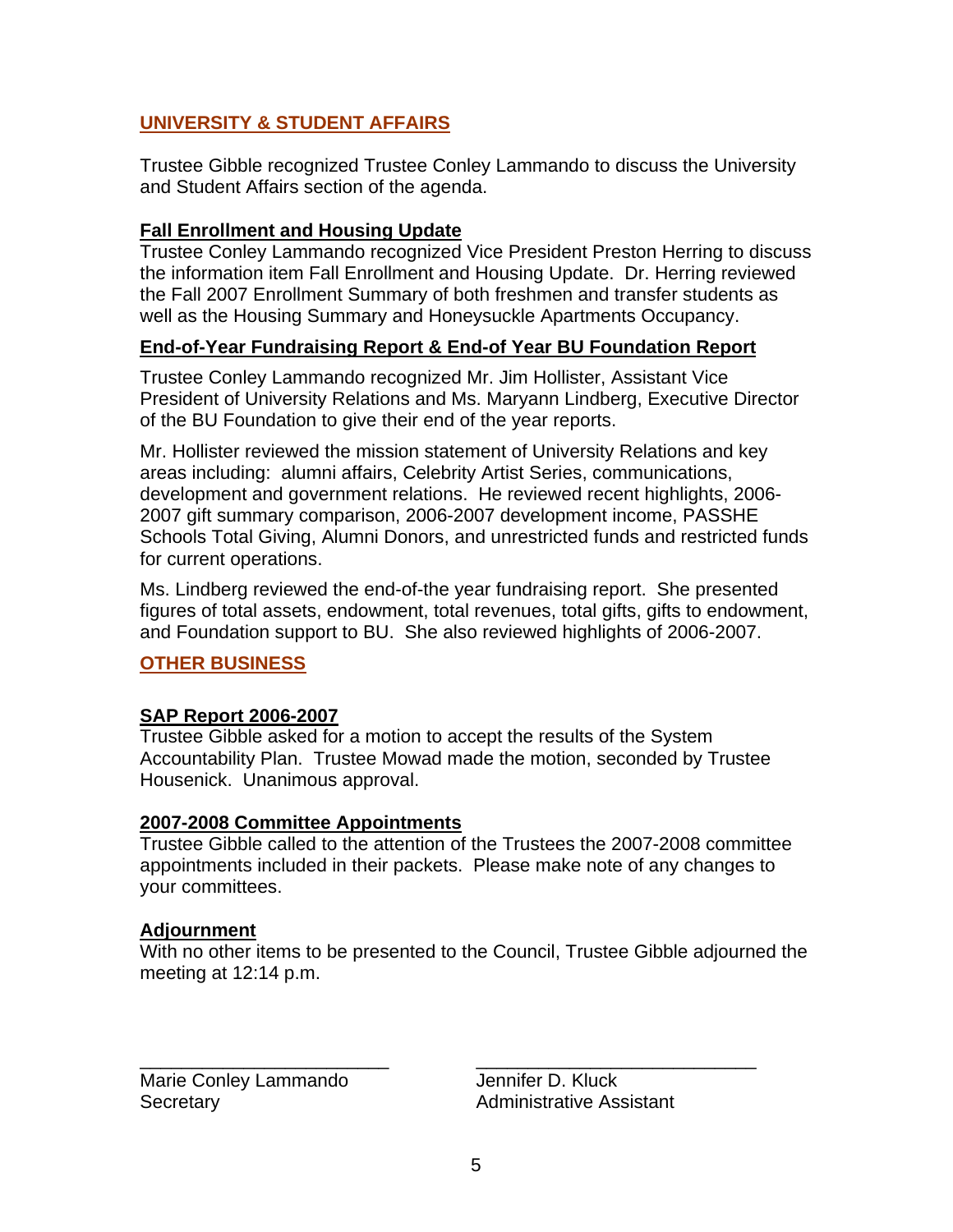## BLOOMSBURG UNIVERSITY OF PENNSYLVANIA Bloomsburg, PA 17815

## **PRESIDENT'S REPORT TO THE BLOOMSBURG UNIVERSITY COUNCIL OF TRUSTEES**

## **September 5, 2007**

• Last month I gave the Trustees a report on the results of the committee, chaired by Dr. Rugen, which identified the security measures we currently have in place and the recommendations regarding further safety and security measures on campus. Let me give you an update on where we stand at this point.

- We have identified and purchased, at a cost of \$22,000, a text messaging system. We are collecting the appropriate emergency email and telephone numbers from students as they registered for fall semester.
- We will be installing, during the fall semester, two sirens  $-$  one for the upper campus and one for the lower campus. Upon activation of the sirens, students and staff will check their cell phones or computers for a message.
- Also during this semester we will be changing the locks in classrooms and laboratories to enable doors to be locked from inside the rooms.
- The university has identified a consultant who will deliver training to faculty and staff on steps to take in the event an active shooter is on campus.
- U.S. News and World Report's annual ranking of U.S. colleges and universities once again lists BU as number 80 in Best Universities - Master's for the northern region. Best Universities - Master's ranks institutions that offer a full range of undergraduate degrees and some master's degree programs but few, if any, doctoral degrees.

Among the 14 Pennsylvania State System of Higher Education universities, Millersville Shippensburg and West Chester were also named on the list. A total of 574 universities are included in Best Universities - Master's.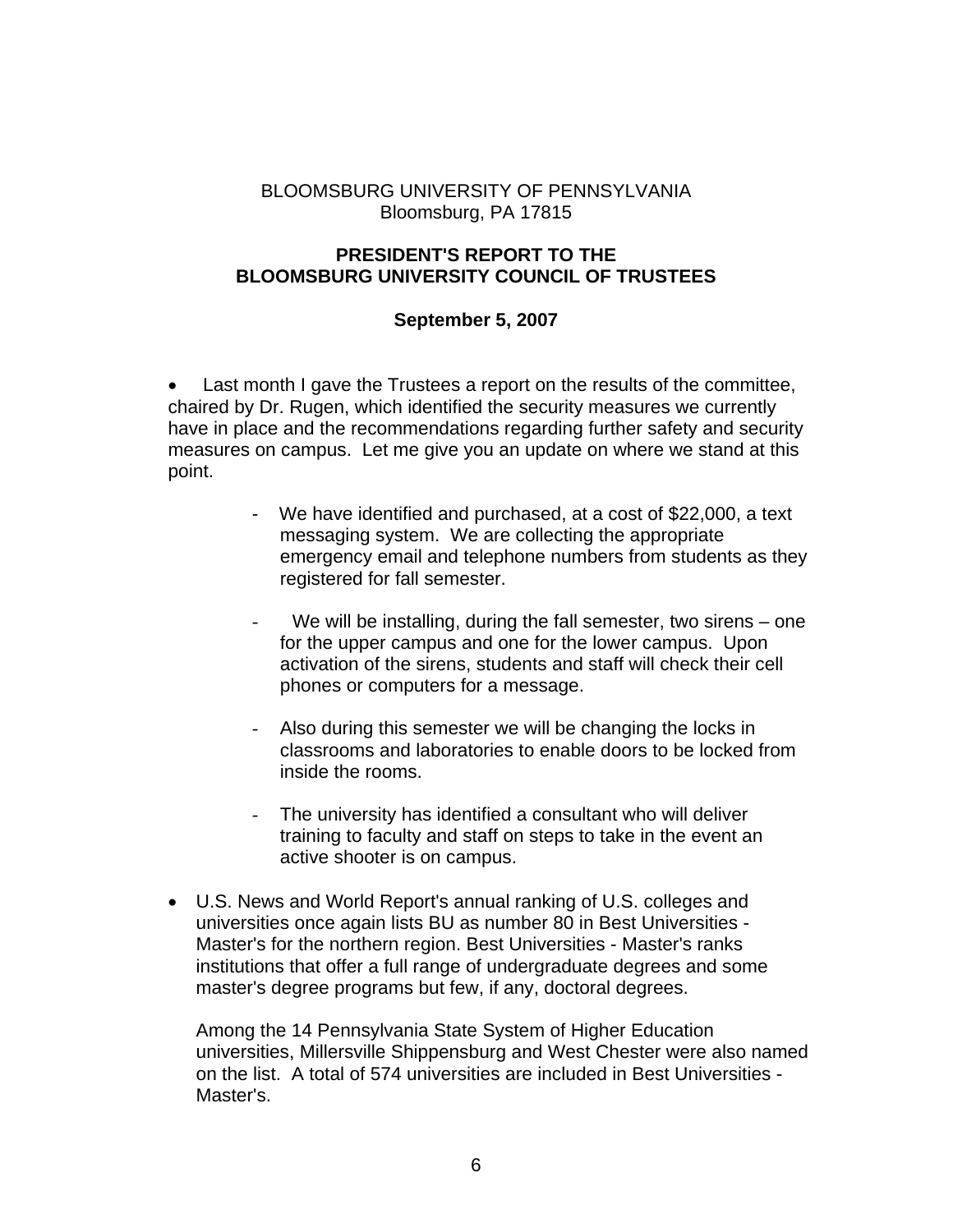- We are welcoming 47 new full-time teaching and administrative faculty to the BU campus this semester.
- Our Computer Science program has recently received its initial ABET accreditation. I know Dean Marande and Provost Mackin are especially proud of the work the department has done to receive this status. And, I want to particularly congratulate Dr. Curt Jones, Chairperson of the Department.
- In early August Bloomsburg University and Lehigh Carbon Community College signed two partnerships agreements. The first establishes an Elementary Education completion program on LCCC's campus in Tamaqua. The second agreement is a dual admissions transfer agreement that is designed to ease students' transition from an LCCC associate degree to BU's bachelor degree programs.
- Dr. Sheila Dove Jones has been named the new Director of the Teaching and Learning Enhancement Center. She is a Professor in the Department of Exceptionality Programs and currently serves that department as the special education graduate advisor. The TALE Center provides professional development opportunities for faculty in every department across campus I would also like to take this opportunity to thank Dr. Shelley Randall for her years of dedicated service as the previous Director of TALE. Dr. Randall demonstrated creativity and initiative in the development of new programs that address the needs of our faculty.
- Dr. Elizabeth Mauch, Associate Professor of Mathematics and Director of the Math and Science Resource Center, was awarded a National Science Foundation grant of \$600,000. These monies will be used to offer 4-year scholarships to approximately 13 students who are first generation college students and satisfy low income requirements. They will be required to maintain a certain level GPA along with majoring in specific disciplines within the College of Science & Technology.
- We have been awarded a \$145,000 grant from the PA Department of Community and Economic Development. This Customized Job Training grant will assist in the workforce development needs for 400 employees of ConAgra Foods in Milton.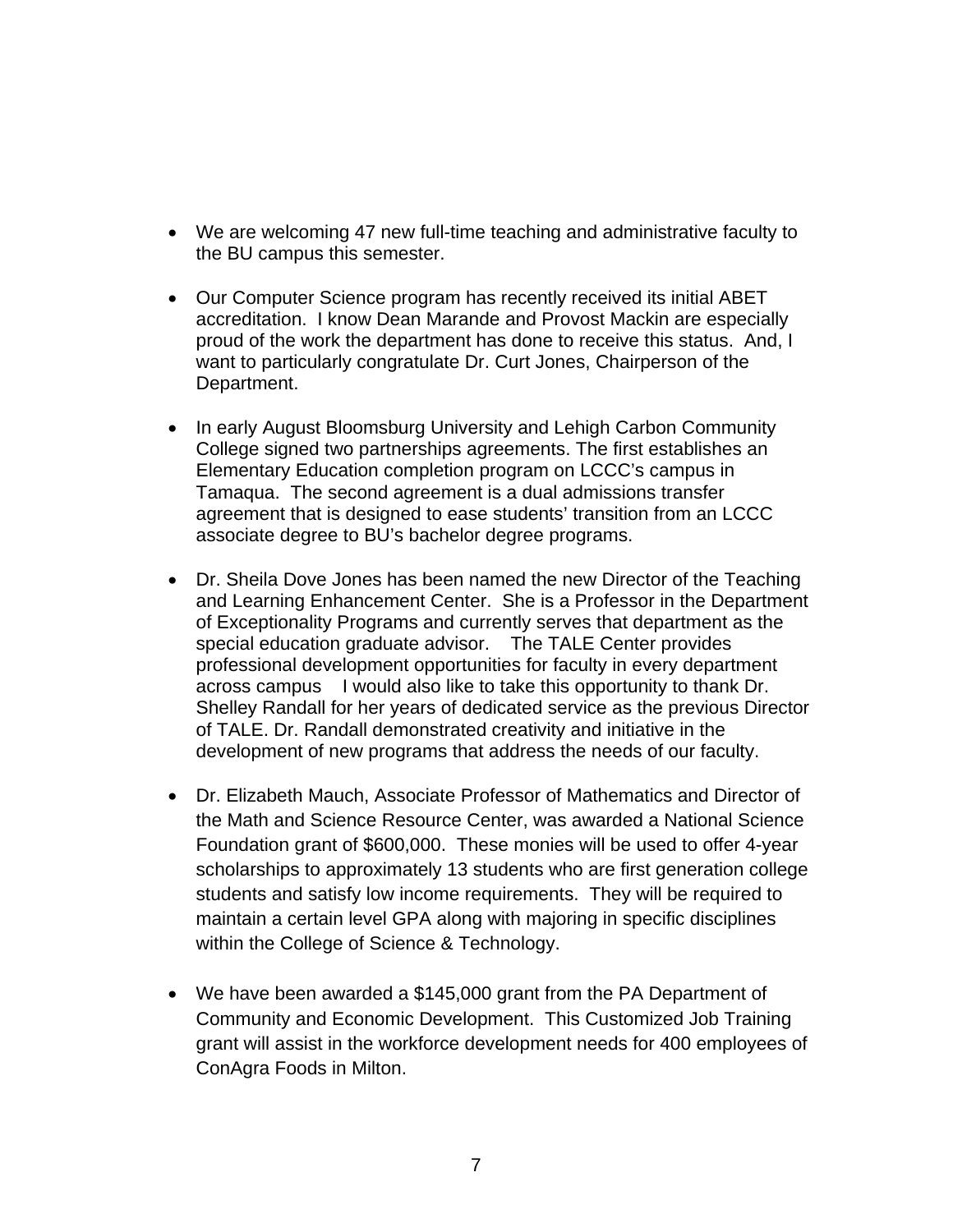- Our TRiO Upward Bound Program has been refunded through a federal grant provided by the Department of Education. We received word that as a result of our proposal ranking in the top 10 percent of applications submitted; our grant has been extended for a five-year cycle. Upward Bound provides programs and academic preparation for first-generation college students.
- Our first Frederick Douglass scholars have been named. Dr. Ivan Turnipseed is in the Department of Management and Dr. Wazi Apoh is in the Department of Anthropology.
- I wanted to make note of two individuals, both alums, who have joined the ranks of BU employees. Matt Phelan has joined us as the Assistant Director of University Safety and Police. Nate Conroy has been hired as the Assistant Director of Alumni Affairs.
- We have one faculty who has been granted faculty emeritus status; Dr. Jack Couch from Physics and Engineering Technology.

On behalf of the university community, I want to thank the Trustees for your leadership and look forward to a very successful semester.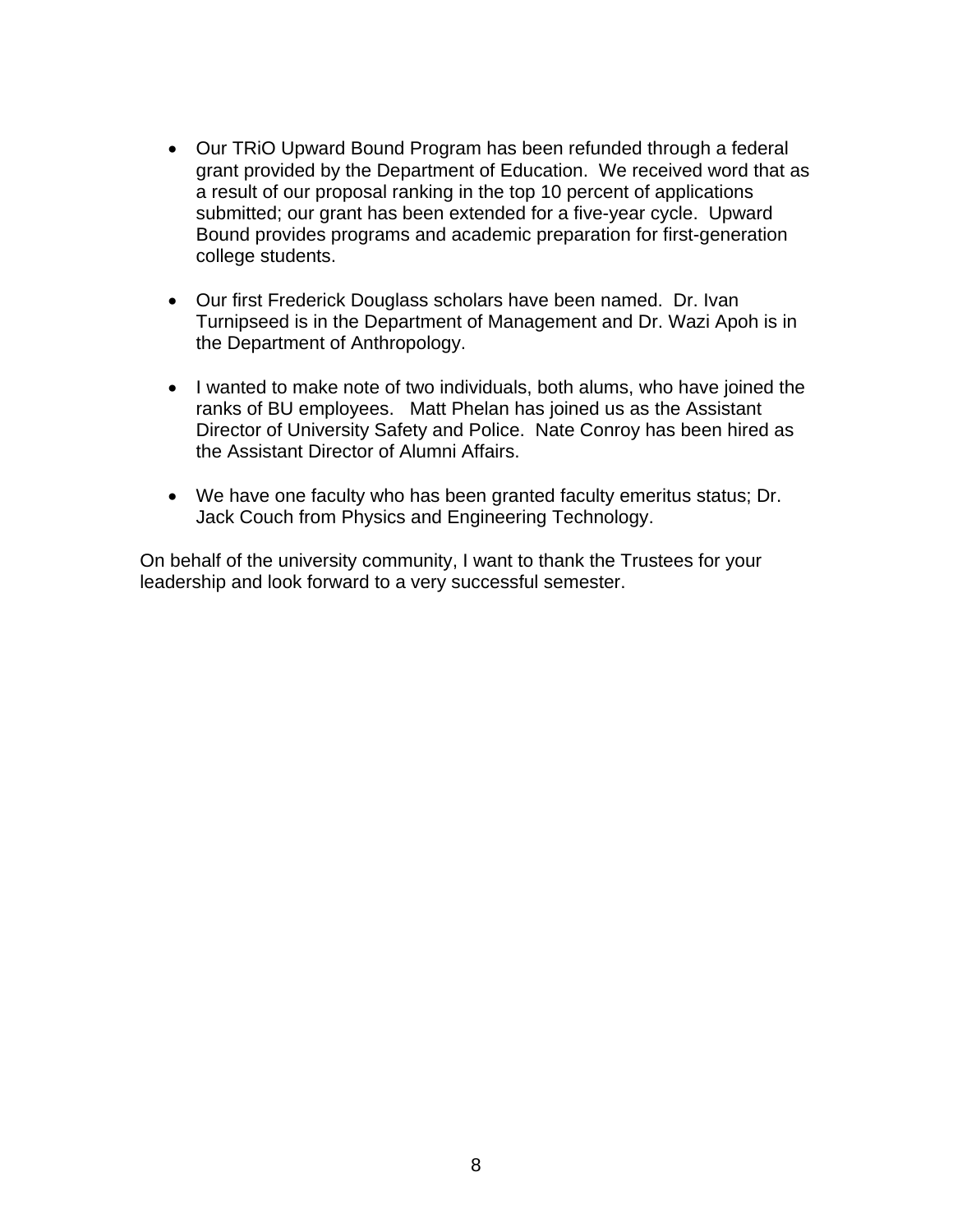## **COUNCIL OF TRUSTEES QUARTERLY MEETING MINUTES November 28, 2007**

The Bloomsburg University Council of Trustees met in the Assembly Room of Monty's at 10:30 a.m. Those in attendance:

## **Council of Trustees**

Mr. Steven Barth, Vice Chair Mr. James D'Amico Dr. Robert Dampman Mr. LaRoy Davis Mr. Charles Housenick Mr. David Klingerman Dr. Joseph Mowad

#### **Excused**

Mr. Robert Gibble Mr. A. William Kelly Ms. Marie Conley Lammando Ms. Ramona Alley

## **University Personnel**

Dr. Jessica Kozloff, President Dr. James Mackin, Provost and Vice President for Academic Affairs Dr. Preston Herring, Vice President for University and Student Affairs Dr. Richard Rugen, Vice President for Administration and Finance Ms. Brenda Cromley, Executive Assistant to the President Ms. Jennifer Kluck, Administrative Assistant, President's Office

## **Council of Trustees Advisors**

Ms. Cheryl John, Treasurer, AFSCME Local 1977 Dr. Stephen Kokoska, President, Bloomsburg Chapter of APSCUF Mr. David Stover, University Legal Counsel

Excused: Mr. Chris Bevan, President, CGA; Ms. Veronica Breisch, Bloomsburg Chapter AFSCME Local 2361; Ms. Gretchen Osterman, Bloomsburg Chapter of **SCUPA**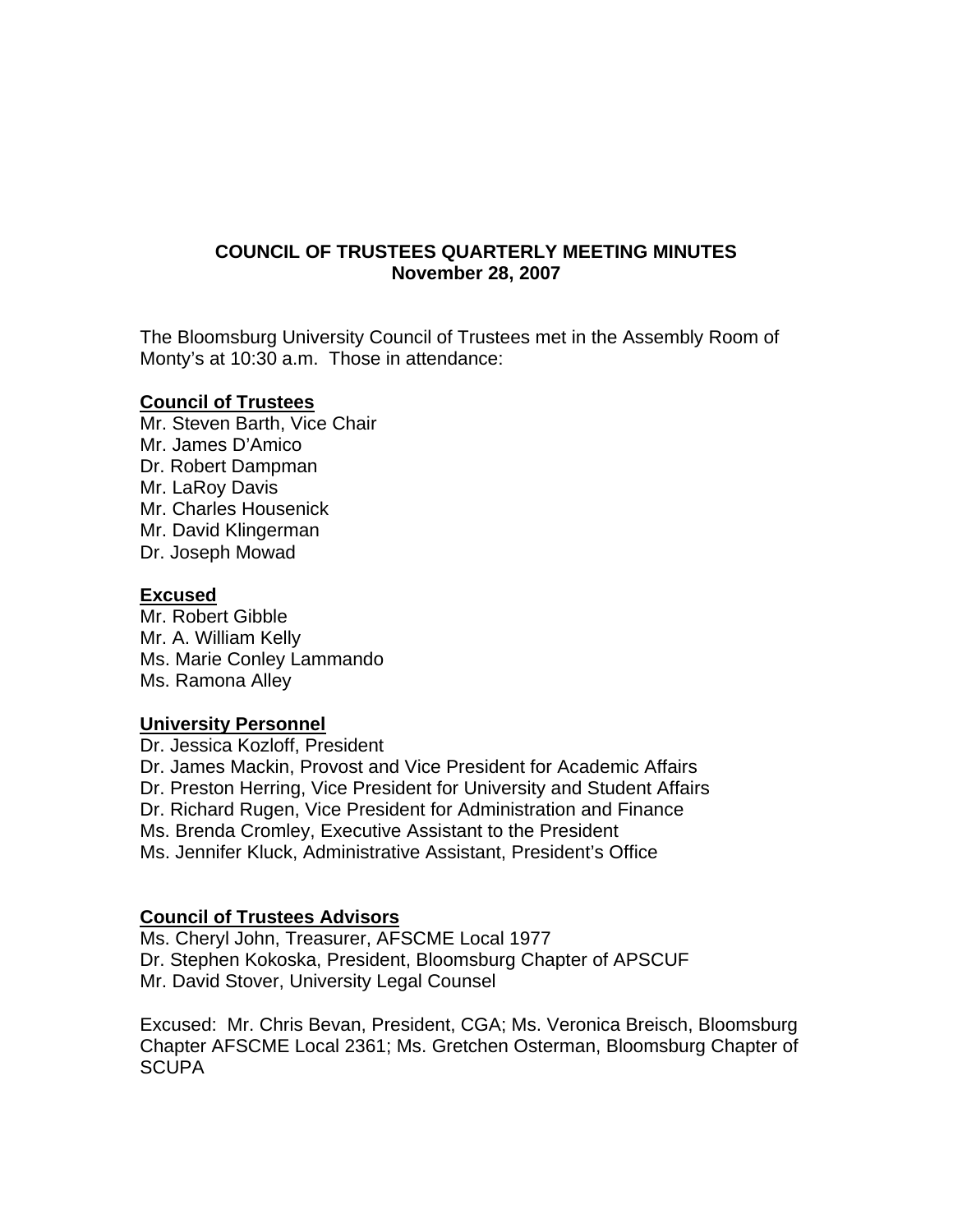## **Call to Order**

Mr. Steven Barth, Vice Chair of the Council of Trustees, called the meeting to order and welcomed all those in attendance. He reported the Council of Trustees met earlier in Executive Session to discuss land and legal issues. Trustee Barth also mentioned the need for an additional action item to be added to the agenda: Naming of an interim President from January 1, 2008 to January 6, 2008. This is a requirement by the Pennsylvania State System of Higher Education.

Trustee Barth welcomed special guests in the audience: Coach Karen Brandt; Tom Pajic, Offensive/Recruiting Coordinator; Jamar Brittingham, a member of the football team; Coach Jan Hutchinson; and Jamie Vanartsdalen, a member of the field hockey team.

## **Pledge of Allegiance**

In accord with House Resolution Number 32, Trustee Barth requested that everyone stand for the Pledge of Allegiance to the American Flag.

## **Public Comments**

On behalf of the Town of Bloomsburg and the Town Council, Mayor Claude Renninger presented Dr. Jessica Kozloff a certificate of appreciation and a pewter pin.

# **NEW BUSINESS**

## **Minutes of the Council of Trustees**

A motion was made by Trustee Barth, seconded by Trustee Davis, and unanimously carried that the September 5, 2007 minutes be approved.

Trustee Barth called upon Trustee Mowad to present the items relating to President Emerita status.

## **President Emerita**

Trustee Mowad made a motion to approve President Emerita status for Dr. Jessica S. Kozloff and the following resolution:

**WHEREAS,** Dr. Jessica S. Kozloff, has served with great distinction as Bloomsburg University President since 1994; and

**WHEREAS,** her education, experience, skills, leadership, expertise, insight, diplomacy, and sound judgment have proven invaluable to the members of the Council of Trustees; and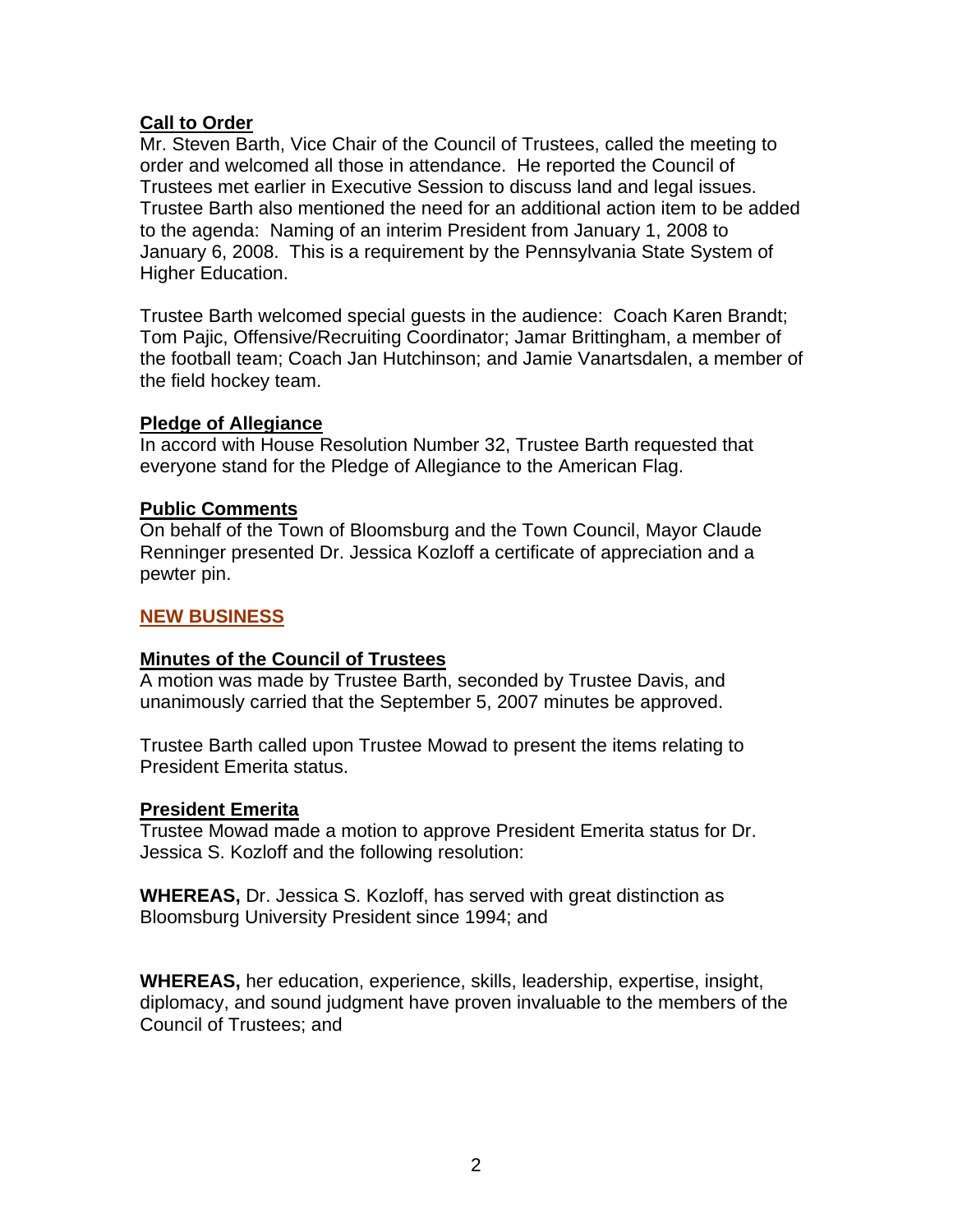**WHEREAS**, she has forged resolutions on complex campus issues, built bridges between the University and the Bloomsburg community; worked to update, renovate or build new or existing facilities, expanded or created new academic initiatives, effectively used the human and financial resources available for the benefit of the many university constituencies, played a significant strategic planning role in preparing Bloomsburg University for the future; and

**WHEREAS,** the students, faculty, staff and administration are grateful for her advocacy on behalf of Bloomsburg University with the Council of Trustees, the Pennsylvania State System of Higher Education (PASSHE), local, state and national elected representatives; and

**WHEREAS**, her deep commitment, loyalty, enthusiasm, graciousness, warmth and compassion are the culmination of a lifelong commitment to young people and to education; and

**NOW, THEREFORE, BE IT RESOLVED,** that the Council of Trustees of Bloomsburg University conveys its profound gratitude and esteem to our colleague and friend for her dedicated service to Bloomsburg University with the granting of the distinction and status of President Emerita.

**BE IT FURTHER RESOLVED,** that this Resolution be made a part of the official minutes of the Council of Trustees of Bloomsburg University and that a copy be presented to Dr. Jessica S. Kozloff.

Second by Trustee Klingerman. Unanimous approval.

## **Non-Instructional Emeritus**

Trustee Barth called upon Trustee Housenick to present the items relating to Non Instructional Emeritus status.

Trustee Housenick made a motion to approve Non-Instructional Emeritus status for Jolene Folk, Patrick Gaffney, Terry Lehman, John Martin, and Jerry Smith. Seconded by Trustee Mowad. Unanimous approval.

## **Women's Cross Country Team Resolution**

Trustee Barth called upon Trustee D'Amico to present the resolution for the women's cross country team.

Trustee D'Amico made a motion to approve the following resolution: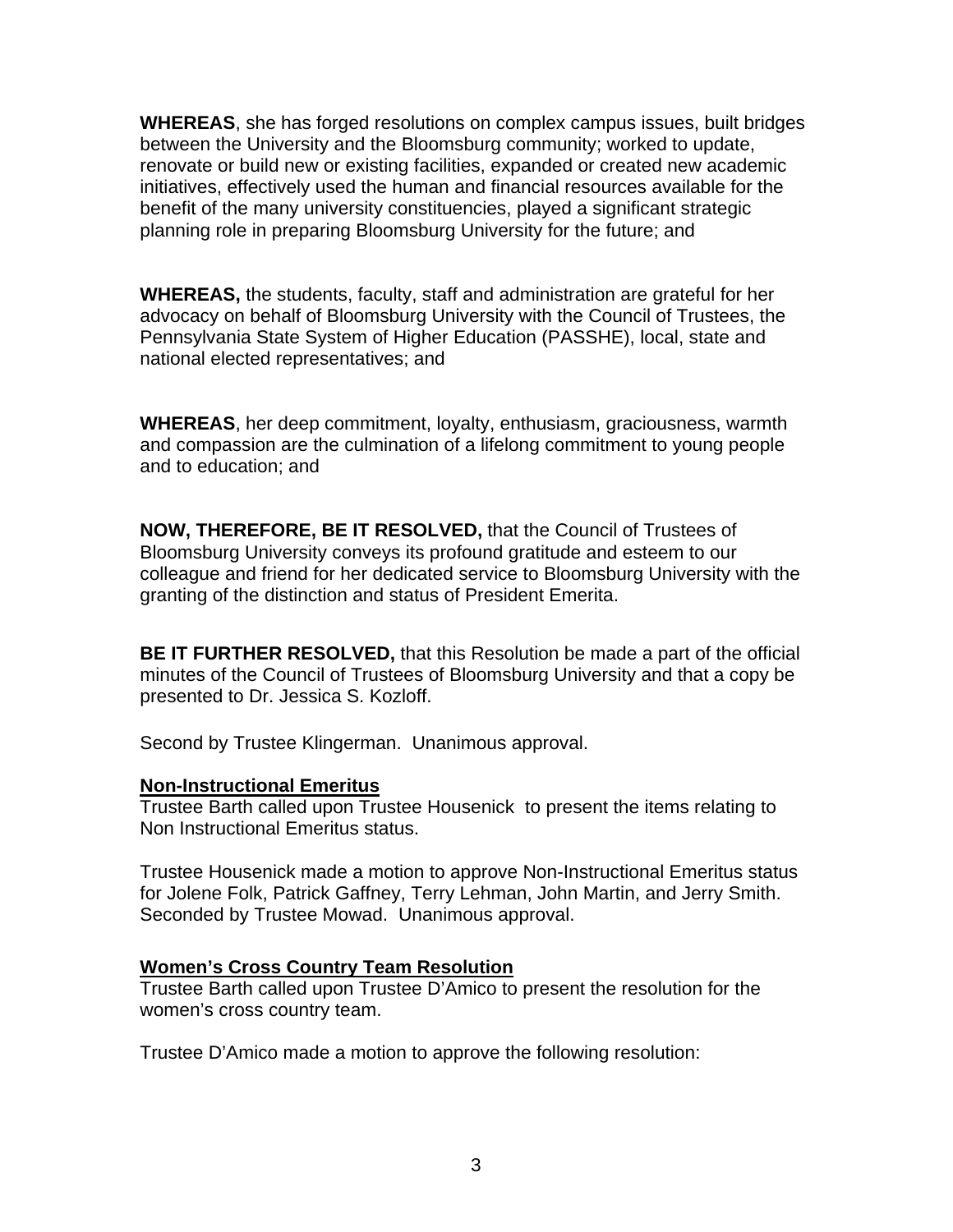**WHEREAS,** the Bloomsburg University women's cross country team won both the 2007 Pennsylvania State Athletic Conference (PSAC) and NCAA Division II East Regional championship; and

**WHEREAS,** Coach Karen Brandt has been recognized by her coaching peers in the United States Track, Field and Cross Country Coaches Association (USTFCCCA) Coach of the Year in the Eastern Region of Division II. and

**WHEREAS,** the Council of Trustees of Bloomsburg University of Pennsylvania advocates excellence in athletics as well as academics, and recognizes the important contributions of coaches, student-athletes, and the staff in the field of athletics to the total university environment.

**NOW, THEREFORE, BE IT RESOLVED,** that the Council of Trustees of Bloomsburg University of Pennsylvania hereby congratulates the 2007 Bloomsburg University Women's Cross Country Team and coach Karen Brandt and extends their appreciation for the recognition they have brought to Bloomsburg University of Pennsylvania.

**BE IT FURTHER RESOLVED,** that this resolution be made a part of the official minutes of the Council of Trustees of Bloomsburg University of Pennsylvania and that a copy be presented to Coach Karen Brandt and the 2007 Bloomsburg University Women's Cross Country team.

Second by Trustee Klingerman. Unanimous approval.

## **Field Hockey Team Resolution**

Trustee Barth called upon Trustee Housenick to present the resolution for the field hockey team.

Trustee Housenick made a motion to approve the following resolution:

**WHEREAS,** the Bloomsburg University field hockey team and head coach Jan Hutchinson won the 2007 NCAA Division II field hockey championship and finished the year with a record of 21-4; and

**WHEREAS,** the team won the championship for the second straight year; fifth time in the last six years and ninth time in the last twelve; and

**WHEREAS,** the NCAA title was the 14<sup>th</sup> field hockey championship in school history; and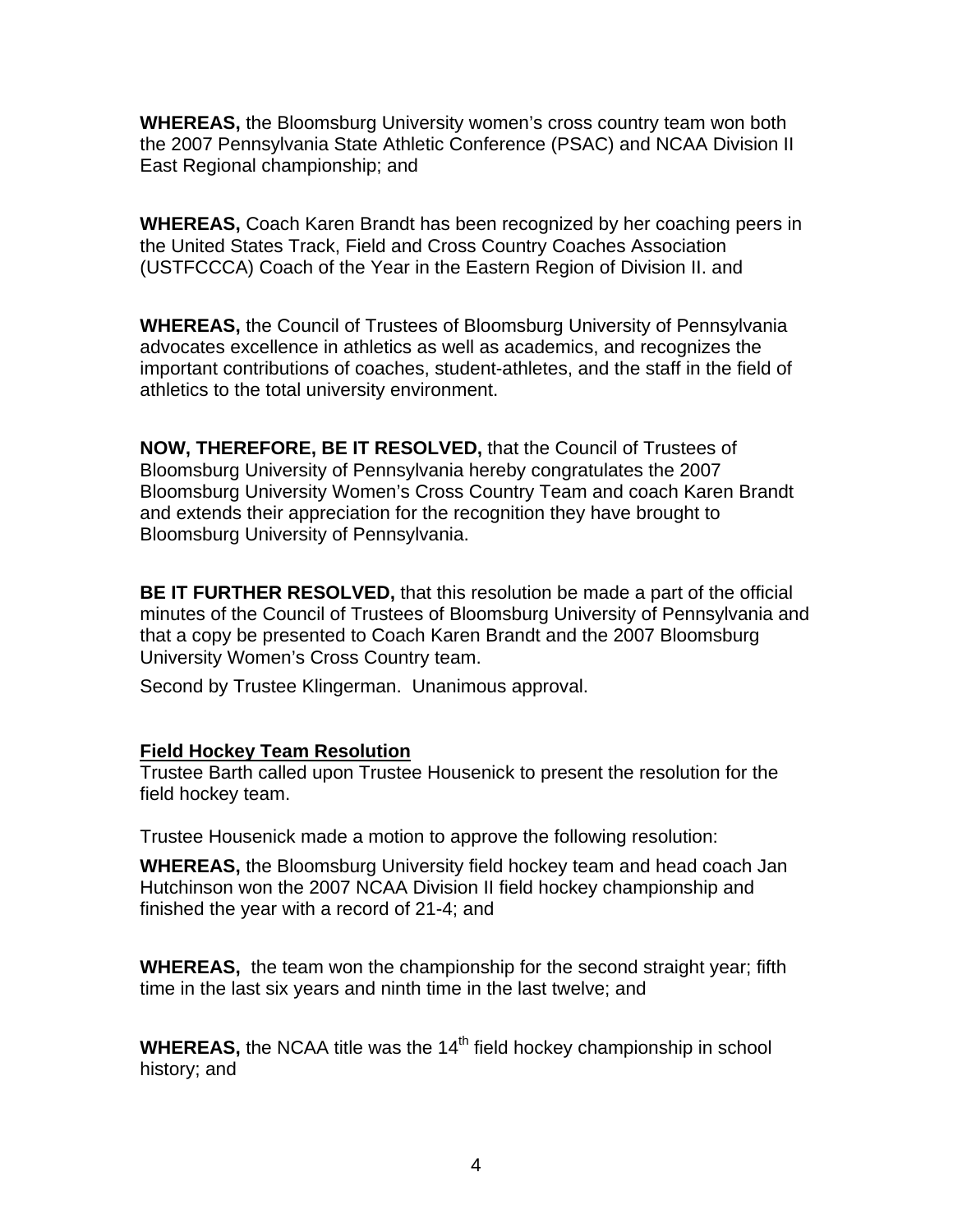**WHEREAS,** the Council of Trustees of Bloomsburg University of Pennsylvania advocates excellence in athletics as well as academics, and recognizes the important contributions of coaches, student-athletes, and the staff in the field of athletics to the total university environment.

**NOW, THEREFORE, BE IT RESOLVED,** that the Council of Trustees of Bloomsburg University of Pennsylvania hereby congratulates the 2007 Bloomsburg University Field Hockey Team, Head Coach Jan Hutchinson and extends their appreciation for the recognition they have brought to Bloomsburg University of Pennsylvania.

**BE IT FURTHER RESOLVED,** that this resolution be made a part of the official minutes of the Council of Trustees of Bloomsburg University of Pennsylvania and that a copy be presented to the 2007 Bloomsburg University field hockey team and to Coach Jan Hutchinson.

Second by Trustee Mowad. Unanimous approval.

## **Jamie Vanartsdalen Resolution**

Trustee Barth called upon Trustee Dampman to present the resolution to field hockey player, Jamie Vanartsdalen.

Trustee Dampman made a motion to approve the following resolution:

**WHEREAS,** field hockey player Jamie Vanartsdalen became the all-time leading scorer in the history of Bloomsburg University and the Pennsylvania State Athletic Conference (PSAC) with 196 points; and

**WHEREAS,** Jamie Vanartsdalen set a new Bloomsburg, PSAC and NCAA Division II single-season scoring record with 89 points and the Bloomsburg and PSAC record for assists in a season with 19;

**WHEREAS,** Jamie Vanartsdalen broke the 32-year old NCAA Division II record for most goals in a season with 35; And

**WHEREAS,** the Council of Trustees of Bloomsburg University of Pennsylvania advocates excellence in athletics as well as academics, and recognizes the important contributions of coaches, student-athletes, and the staff in the field of athletics to the total university environment.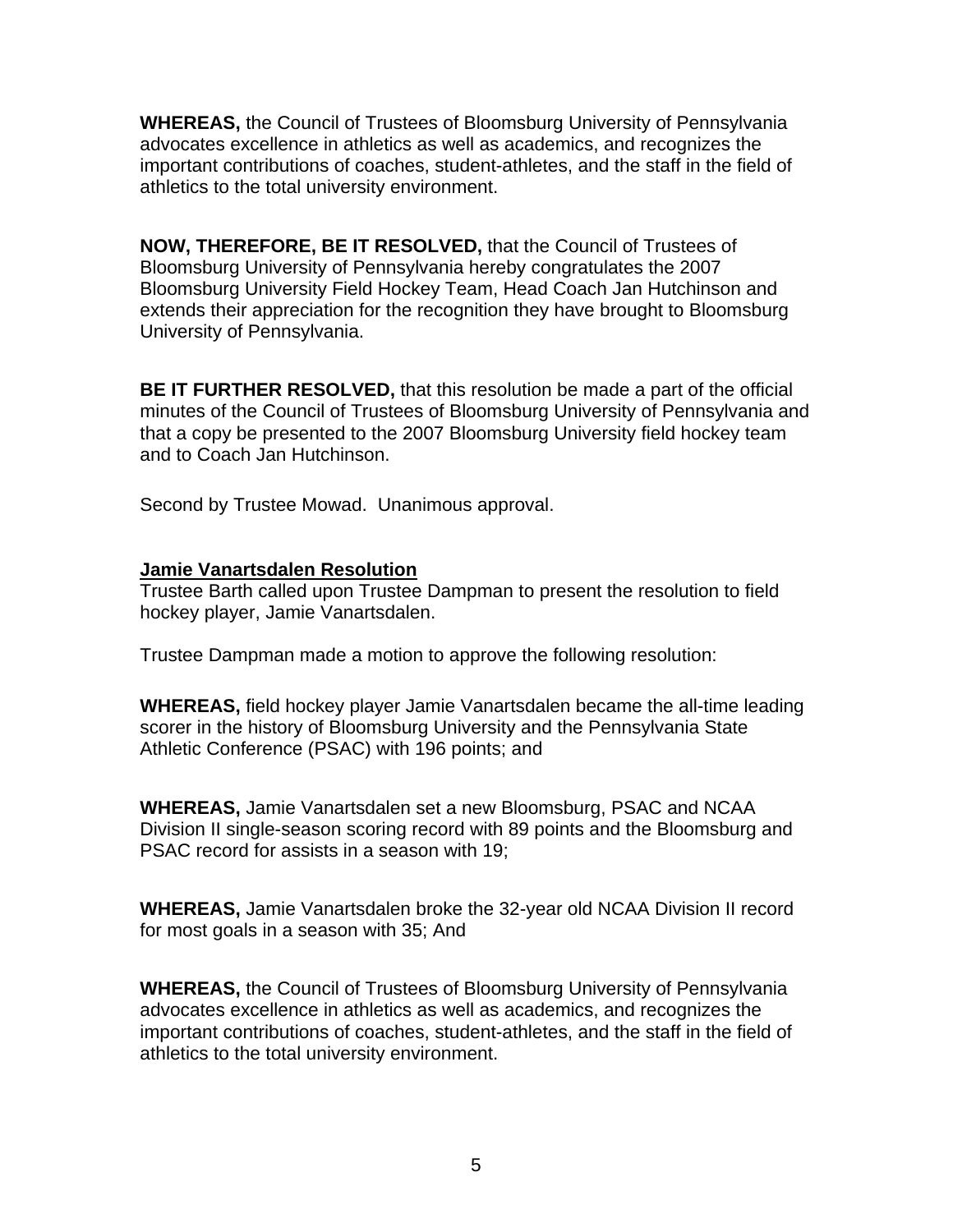**NOW, THEREFORE, BE IT RESOLVED,** that the Council of Trustees of Bloomsburg University of Pennsylvania hereby congratulates Jamie Vanartsdalen and extends their appreciation for the recognition she has brought to Bloomsburg University of Pennsylvania.

**BE IT FURTHER RESOLVED,** that this resolution be made a part of the official minutes of the Council of Trustees of Bloomsburg University of Pennsylvania and that a copy be presented to Ms. Jamie Vanartsdalen.

Second by Trustee Housenick. Unanimous approval.

# **Football Team Resolution**

Trustee Barth called upon Trustee Klingerman to present the resolution to football team.

Trustee Klingerman made a motion to approve the following resolution:

**WHEREAS,** the Bloomsburg University football team won the 500<sup>th</sup> game in the history of the program; and

**WHEREAS,** the team has an all-time record of 501-421-32; and

**WHEREAS,** the Council of Trustees of Bloomsburg University of Pennsylvania advocates excellence in athletics as well as academics, and recognizes the important contributions of coaches, student-athletes, and the staff in the field of athletics to the total university environment.

**NOW, THEREFORE, BE IT RESOLVED,** that the Council of Trustees of Bloomsburg University of Pennsylvania hereby congratulates the 2007 Bloomsburg University Football Team, Head Coach Danny Hale and his coaching staff and extends their appreciation for the recognition they have brought to Bloomsburg University of Pennsylvania.

**BE IT FURTHER RESOLVED,** that this resolution be made a part of the official minutes of the Council of Trustees of Bloomsburg University of Pennsylvania and that a copy be presented to the 2007 Bloomsburg University Football team and to Coach Danny Hale.

Second by Trustee Mowad. Unanimous approval.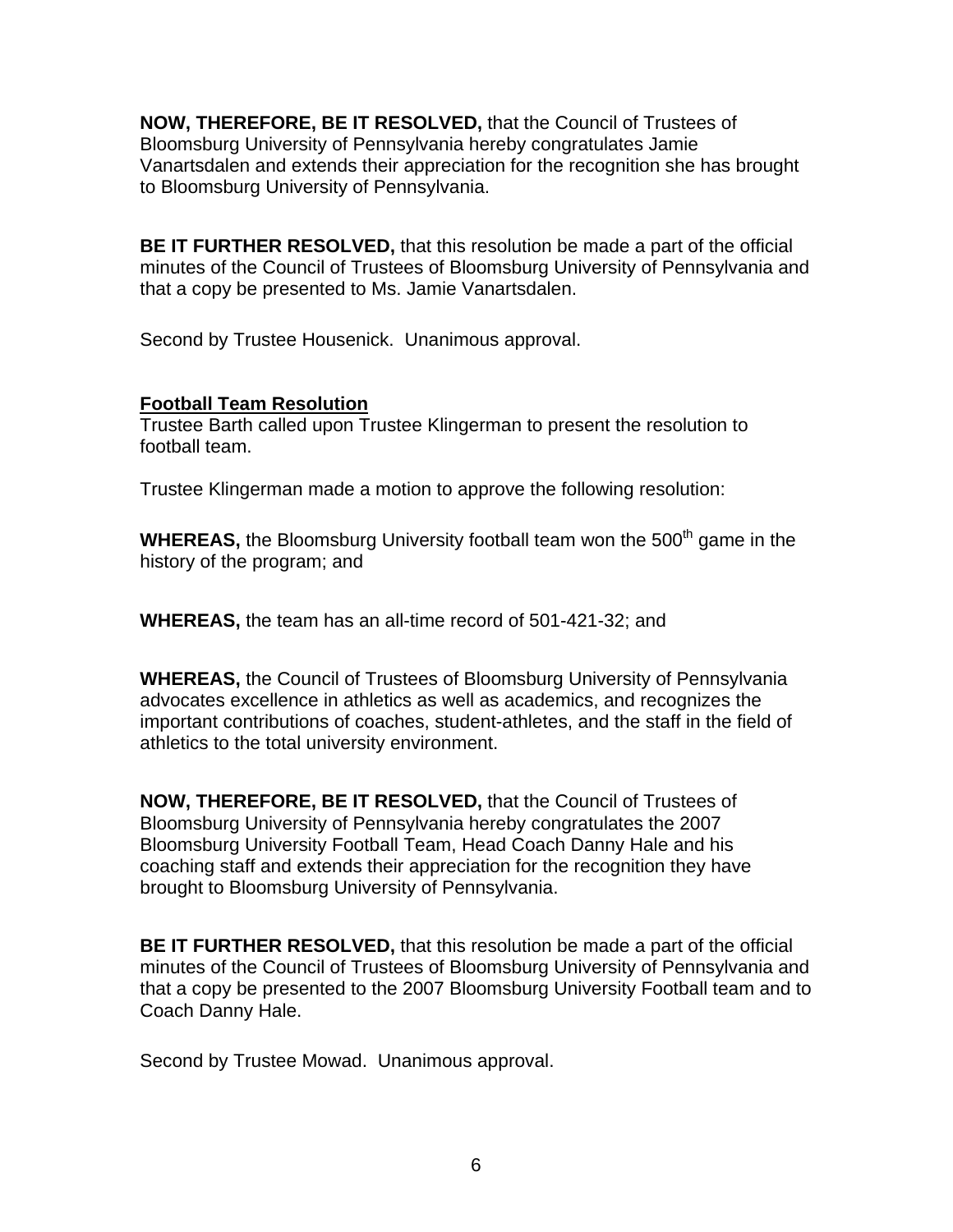#### **Jamar Brittingham Resolution**

Trustee Barth called upon Trustee Davis to present the resolution to football team.

Trustee Davis made a motion to approve the following resolution:

**WHEREAS,** senior running back Jamar Brittingham became the all-time career rushing leader in the history of both Bloomsburg University and in the Pennsylvania State Athletic Conference (PSAC); and

**WHEREAS,** Jamar Brittingham has finished his career with 5,689 yards rushing and a total of 28 school and conference records; and

**WHEREAS,** Jamar Brittingham finished his career as the 14<sup>th</sup> all-time leading rusher in NCAA Division II history; and

**WHEREAS,** the Council of Trustees of Bloomsburg University of Pennsylvania advocates excellence in athletics as well as academics, and recognizes the important contributions of coaches, student-athletes, and the staff in the field of athletics to the total university environment.

**NOW, THEREFORE, BE IT RESOLVED,** that the Council of Trustees of Bloomsburg University of Pennsylvania hereby congratulates Jamar Brittingham and extends their appreciation for the recognition he has brought to Bloomsburg University of Pennsylvania.

**BE IT FURTHER RESOLVED,** that this resolution be made a part of the official minutes of the Council of Trustees of Bloomsburg University of Pennsylvania and that a copy be presented to Mr. Jamar Brittingham.

Second by Trustee Klingerman. Unanimous approval.

## **PRESIDENT**

#### **President's Report**

President Kozloff reviewed her President's Report with the Trustees. A copy of the report will be appended to the minutes.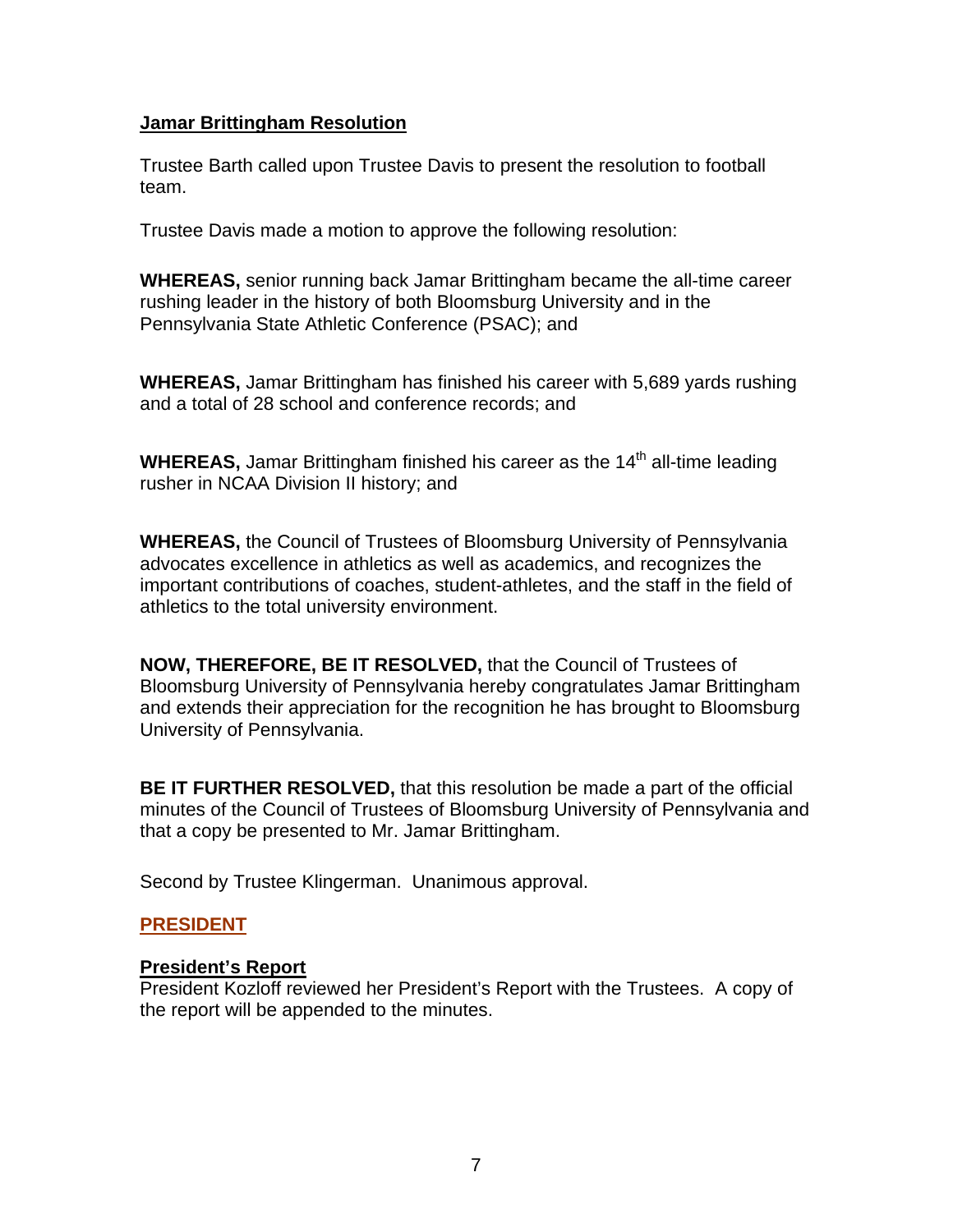# **ACADEMIC AFFAIRS**

Trustee Barth called upon Trustee Dampman to lead discussion on the Academic Affairs section of the agenda.

#### **Report on Diversity Issues**

Trustee Dampman called upon Dr. James Mackin to lead the discussion item: Report on Diversity Issues. Dr. Mackin made appropriate remarks.

## **GENERAL ADMINISTRATION**

Trustee Barth recognized Trustee Davis to lead discussion of the General Administration section of the agenda.

## **Trustee Resolution Certifying Bloomsburg University Foundation Compliance with Board of Governors Policy 1985-04-A**

Trustee Housenick made a motion to approve the Resolution certifying compliance with Board of Governors Policy 195-04-A:

**WHEREAS,** the Bloomsburg University Foundation exists solely for the benefit of the university, requires an annual external audit of funds and publishes copies thereof, and annually makes significant contributions to the benefit of Bloomsburg University of Pennsylvania students and its academic programs; and

**WHEREAS,** a satisfactory written memorandum of understanding exists between The Bloomsburg University Foundation and Bloomsburg University of Pennsylvania; and

**WHEREAS,** appropriate fiduciary agreements have been enacted to allow the Bloomsburg University Foundation to retain university gifts and grants; and

**WHEREAS,** the Bloomsburg University Foundation does not and will not undertake programs or activities that are properly part of the university's academic mission; and

**NOW, THEREFORE, BE IT RESOLVED,** that the Bloomsburg University of Pennsylvania Council of Trustees certifies that the Bloomsburg University Foundation is in compliance with the Board of Governors Policy 1985-04-A which speaks to university external financial support.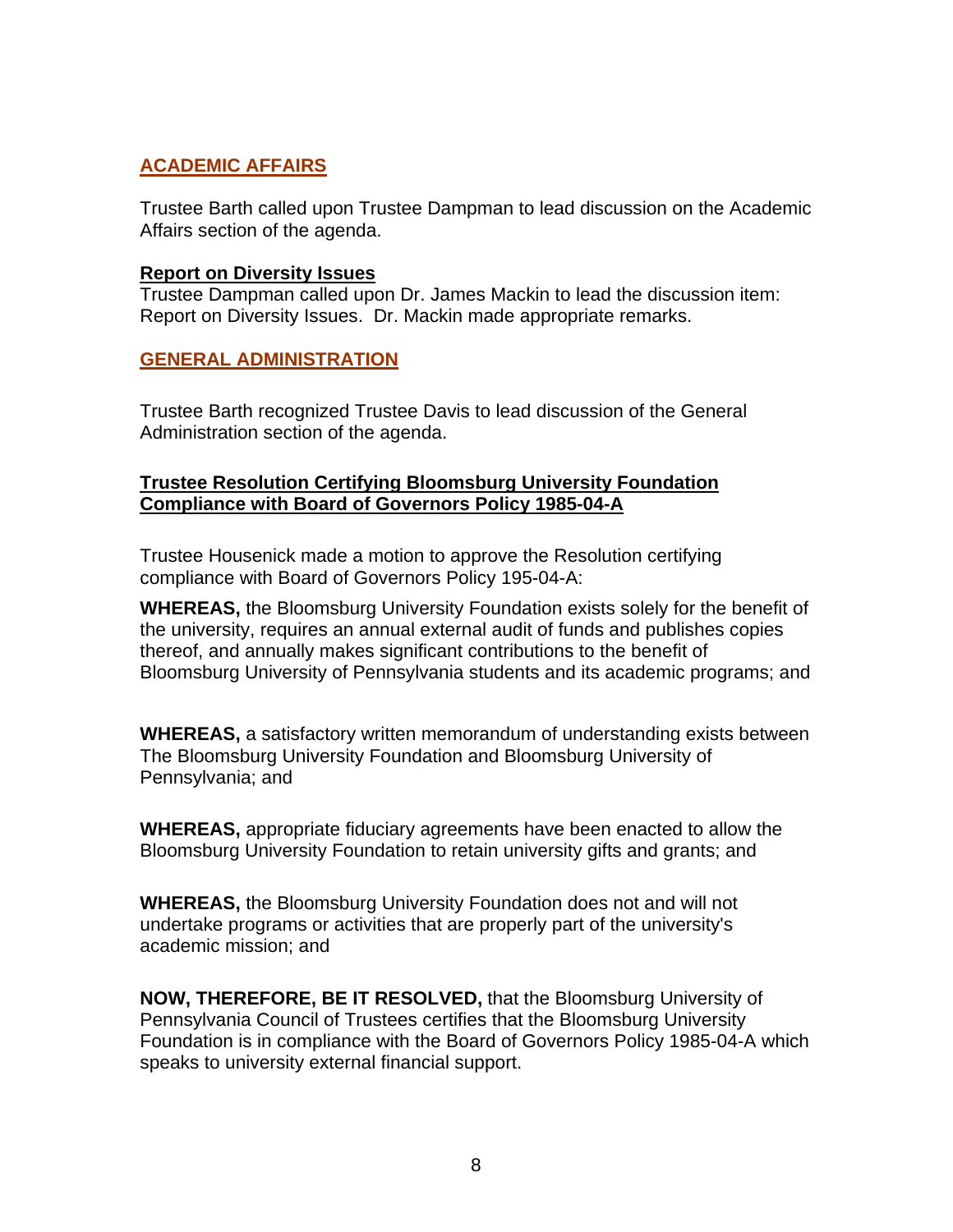Seconded by Trustee Mowad. Unanimous approval.

## **Approval of Purchasing Activity**

Trustee Davis made a motion, seconded by Trustee Housenick and unanimously carried, to approve purchasing activity under Act 188 in excess of \$10,000 for August 9, 2007 to November 2, 2007.

## **Auditor's Report**

Trustee Davis called upon Dr. Richard Rugen, Vice President of Administration and Finance for comments relating to the auditor's report.

Dr. Rugen introduced Andrea Caladie, of Parente Randolph, to present the audit report. No questions from the Trustees.

## **Redman Stadium Renovation**

Trustee Davis introduced Vice President Rugen who introduced Eric Milner, Assistant Vice President of Administration to present the update on the Redman Stadium renovation.

In addition to the update on Redman, Mr. Milner gave the Trustees an update on Housing Improvements on upper campus. Bids for the housing improvements came in slightly below estimated cost. Bids were \$30,007,795; Estimated cost is \$31,400,000.

Bids for Redman Stadium improvements were higher than estimated. Without lights: \$3,200,000 bid price; Estimated cost is \$2,600,000. With lights, the cost would be an additional \$250,000 with approval from the FAA.

The Trustees recommended a special meeting be held in the beginning of December to review additional information and recommendations provided by Dr. Rugen and Mr. Milner. A decision will be made at that time.

# **UNIVERSITY & STUDENT AFFAIRS**

Trustee Barth recognized Trustee D'Amico to discuss the University and Student Affairs section of the agenda.

# **Website and Branding Projects**

Trustee D'Amico recognized Vice President Preston Herring to discuss the information item website and branding projects. Dr. Herring introduced Wayne Mohr, Assistant Vice President of Information and Communication Technology and Liza Benedict, Director of the Office of Communications to make the presentation.

Mr. Mohr reviewed the website improvement accomplishments from October 2005 to August 2007 as well as the web review process, results, and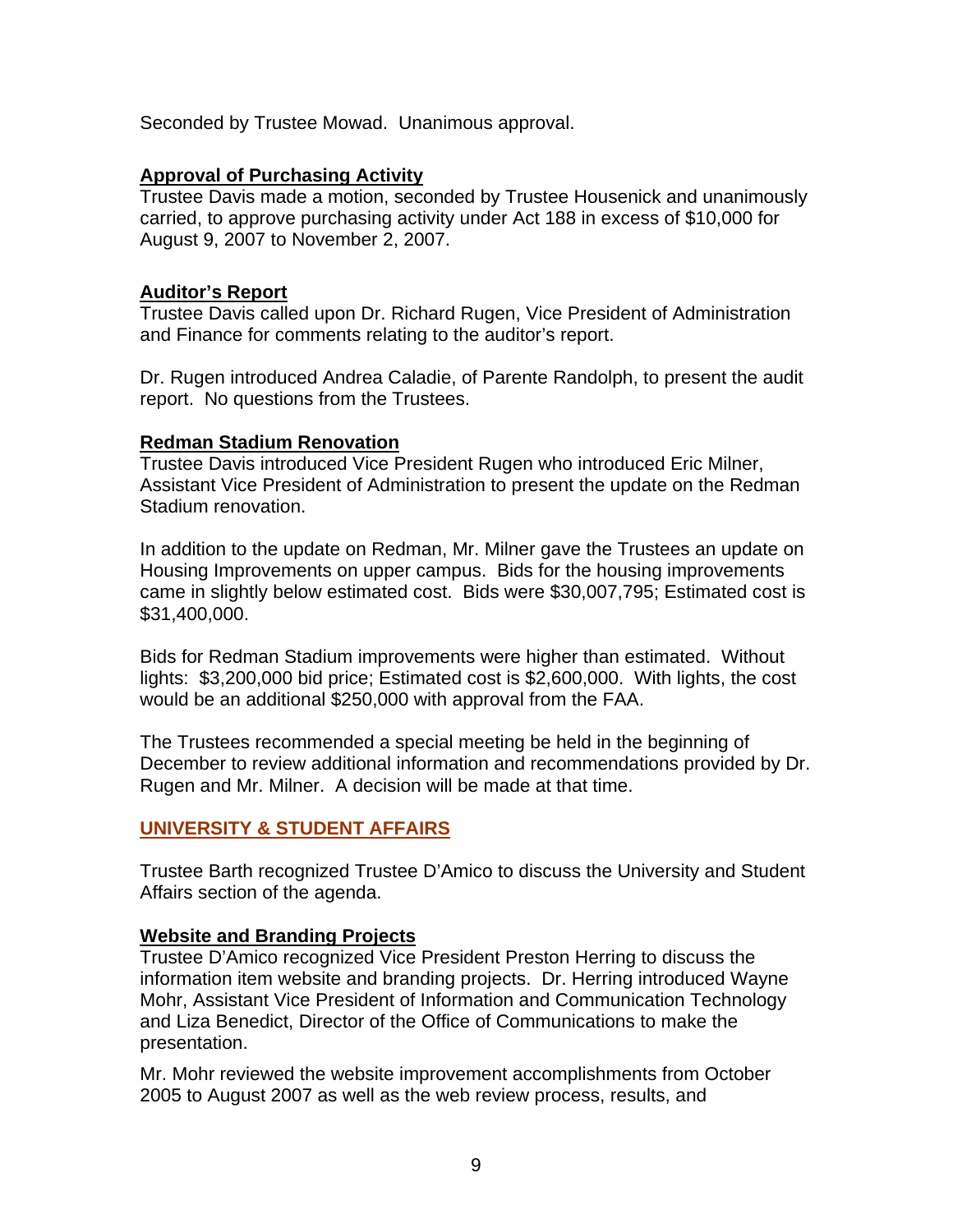recommendations. He proceeded to discuss the branding study process, brand drivers and the brand statement "A Great American Residential State University."

## **OTHER BUSINESS**

#### **COT Meeting Calendar 2008-2009**

Trustee Barth called to the attention of the Trustees the 2008-2009 Council of Trustees meeting calendar.

#### **Interim President**

Trustee Davis made a motion to approve the following resolution:

**WHEREAS**, President Jessica S. Kozloff will retire effective December 31, 2007 and

**WHEREAS,** Dr. David Soltz will assume the office of President effective January 7, 2008 and

**WHEREAS**, Bloomsburg University of Pennsylvania requires the appointment of an interim president for the period of January 1, 2008 to January 6, 2008;

**NOW THEREFORE BE IT RESOLVED**, the Council of Trustees at Bloomsburg University of Pennsylvania recommends to the Chancellor and the Board of Governors of the State System of Higher Education, that Dr. James Mackin serve as Interim President for the period of January 1, 2008 to January 6, 2008.

Second by Trustee Klingerman. Unanimous approval.

## **Adjournment**

With no other items to be presented to the Council, Trustee Barth adjourned the meeting at 11:45 p.m.

\_\_\_\_\_\_\_\_\_\_\_\_\_\_\_\_\_\_\_\_\_\_\_\_ \_\_\_\_\_\_\_\_\_\_\_\_\_\_\_\_\_\_\_\_\_\_\_\_\_\_\_ Marie Conley Lammando Jennifer D. Kluck Secretary **Administrative Assistant**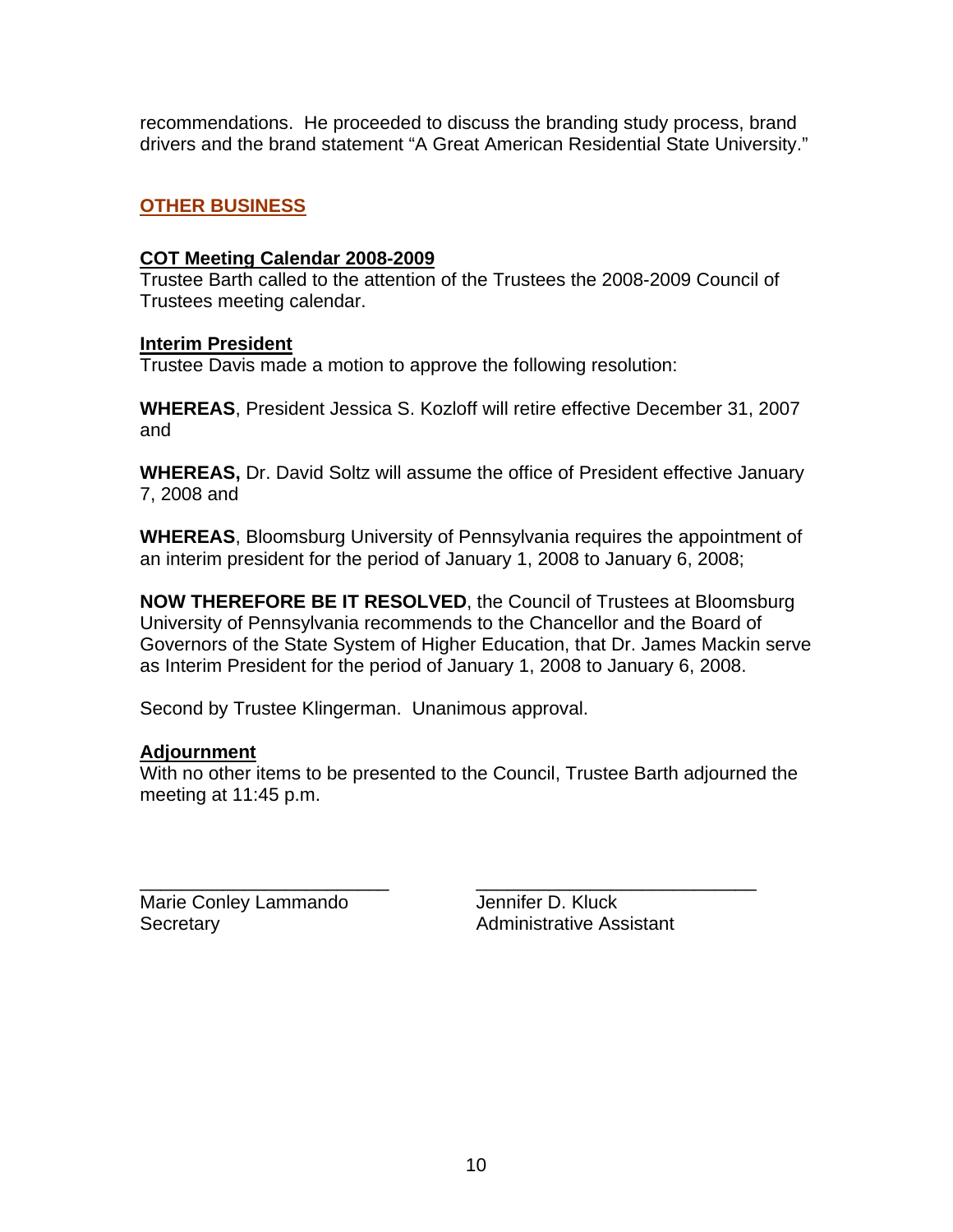## **PRESIDENT'S REPORT TO THE BLOOOMSBURG UNIVERSITY COUNCIL OF TRUSTEES**

# **November 28, 2007**

Here is a summary of what we have accomplished since we met in September.

- The Master of Science in Clinical Athletic Training was approved by the Board of Governors
- Music Department granted "full membership" accreditation with the National Association of Schools of Music (NASM).
- The Art and Art History program had a site visit from a National Association of Schools of Art and Design accreditation team.
- The Electronics Engineering and Technology program in the Department of Physics had a successful site visit and a positive exit interview visit with the ABET accreditation team.
- Concept proposals were submitted for an M.Ed. in School-Based Speech-Language Pathology and an M.A. in Public Policy and International Affairs.
- A team of anthropologists that includes BU professor DeeAnne Wymer has earned a legal easement for the next 25 years to an Ohio farm that contains archaeological sites.

The land owner has created a special legal easement which gives unrestricted access to the property, including ownership of the excavated artifacts and the right to bring university students onto the property for archaeological fieldschools. Ten Bloomsburg University anthropology students participated in recent excavations at the site.

- Admissions begin next semester for our Bachelor of Science degree program in American Sign Language / English Interpreting with classes starting in the fall 2008 semester. Our program is the only four-year program of its kind in Pennsylvania and one of very few programs on the east coast that results in a bachelor's degree. New student admission to the program was stopped several years ago while the university recruited two new faculty members. Thirteen students who had already been admitted will complete their degree in May.
- Bloomsburg University received a grant from the U. S. Nuclear Regulatory Commission (NRC) to provide scholarships for one or two students per year who are enrolled in BU's health physics program. Scholarship